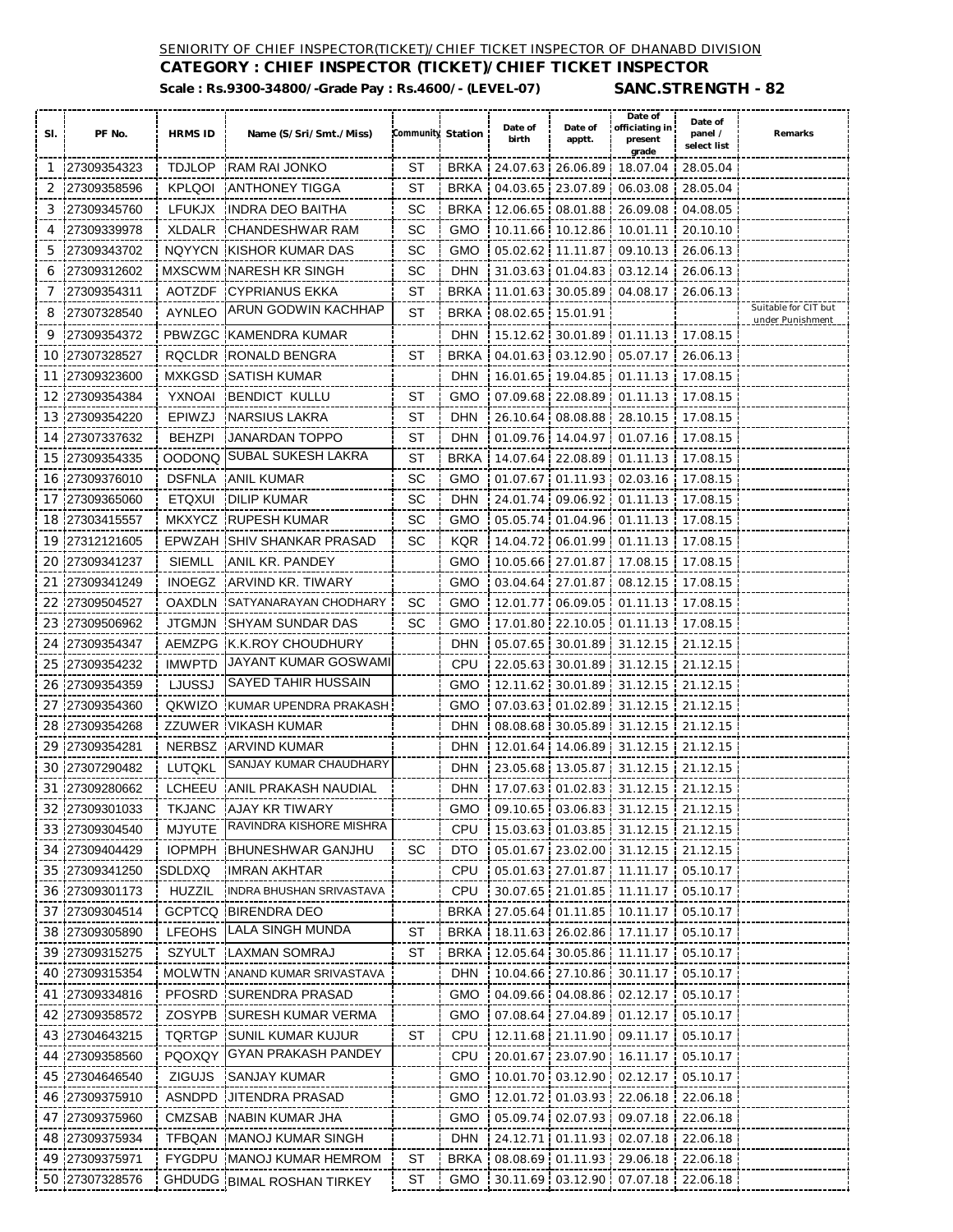| SI. | PF No.         | <b>HRMS ID</b> | Name (S/Sri/Smt./Miss)           | Community Station |             | Date of<br>birth | Date of<br>apptt.          | Date of<br>officiating in<br>present<br>grade                         | Date of<br>panel /<br>select list | Remarks |
|-----|----------------|----------------|----------------------------------|-------------------|-------------|------------------|----------------------------|-----------------------------------------------------------------------|-----------------------------------|---------|
|     | 51 27309310010 |                | NQIWEG SOUMENDRA NATH CHATTERJEE |                   | <b>GMO</b>  |                  | 01.05.63 01.11.85          | 22.06.18                                                              | 22.06.18                          |         |
|     | 52 27309341420 |                | IMNBWP INDRA KUMAR               |                   | <b>GMO</b>  |                  | 02.09.68 05.01.88          | 28.06.18                                                              | 22.06.18                          |         |
| 53  | 27309390844    |                | HTAHBZ RAJIV KR. SINGH           |                   | <b>DHN</b>  | 29.11.74         | 07.04.97                   | 29.06.18                                                              | 22.06.18                          |         |
| 54  | 27312114601    |                | SGZSFU ISHWAR CHANDRA            |                   | <b>DHN</b>  |                  | 02.04.77 15.01.97          | 03.07.18                                                              | 22.06.18                          |         |
| 55  | 27309390893    |                | RONXRC IMINZ LAWRANCE BEER       | ST                | <b>DHN</b>  | 15.03.63         | 30.06.97                   | 01.02.19                                                              | 29.12.18                          |         |
| 56  | '27310291880   | XDBBFH         | ISATISH KUMAR SRIVASTAV          |                   | <b>CPU</b>  | 05.04.68         | 30.06.89                   | 01.02.19                                                              | 29.12.18                          |         |
| 57  | :27309365990   |                | OHDMOE SHAMBHU NATH JHA          |                   | <b>DHN</b>  |                  | 21.12.63 21.04.89          | 01.02.19                                                              | 29.12.18                          |         |
| 58  | 27308324165    | <b>EHAJKQ</b>  | <b>PREMANAND MUNDA</b>           | ST                | <b>DHN</b>  |                  | 20.01.70 22.12.89          | 01.02.19                                                              | 29.12.18                          |         |
| 59  | 27309392683    |                | <b>QBDUBZ RANDHIR PD. SINGH</b>  |                   | <b>DHN</b>  | 02.11.67         | 05.01.98                   | 01.02.19                                                              | 29.12.18                          |         |
| 60  | 27309392695    | <b>FXUQTB</b>  | <b>SMT. PRAWINA MINZ</b>         | ST                | <b>DHN</b>  |                  | 10.12.62 05.01.98          | 01.03.19                                                              | 29.01.19                          |         |
| 61  | 27309392671    | <b>QDYULI</b>  | AMRENDRA KUMAR PANDEY            |                   | <b>DHN</b>  |                  | 12.02.66 05.01.98          | 02.05.19                                                              | 29.01.19                          |         |
| 62  | 27309392701    | <b>EBAHBF</b>  | <b>GOPAL SOREN</b>               | <b>ST</b>         | <b>BRKA</b> |                  | 22.02.67 05.01.98          | 02.05.19                                                              | 29.01.19                          |         |
| 63  | 27304697352    |                | SDOHXH RAJIV RANJAN SRIVASTAVA   |                   | <b>DHN</b>  |                  | 02.06.65 05.01.98          | 01.06.19                                                              | 29.01.19                          |         |
| 64  | 27309359527    |                | <b>FWIROR RAJDEO PRASAD</b>      |                   | <b>BRKA</b> |                  | 04.09.66 20.09.96          | 01.07.19                                                              | 29.01.19                          |         |
| 65  | 27309385502    | JJHPBQ         | IJITENDRA KUMAR SINGH            |                   | <b>DHN</b>  |                  | 12.02.73 12.06.95          | 01.08.19                                                              | 29.01.19                          |         |
| 66  | 27309390820    | <b>FOBNAJ</b>  | <b>ASHIF WALL</b>                |                   | <b>DHN</b>  |                  | 10.11.69 15.01.97          | 01.10.19                                                              | 29.01.19                          |         |
| 67  | 27309392660    | <b>LYPXFH</b>  | IDINESH KUMAR SINGH              |                   | <b>DHN</b>  |                  | 17.01.66 05.01.98          | 01.10.19                                                              | 29.01.19                          |         |
| 68  | 27309375995    | <b>HRENYS</b>  | <b>ILAKSHMAN DUBEY</b>           |                   | <b>CPU</b>  |                  | 02.03.74 06.01.93          | 03.09.20                                                              | 21.07.20                          |         |
| 69  | 27309375958    |                | LOOUPD ILAZARUS DUNG DUNG        | <b>ST</b>         | <b>DHN</b>  |                  | 05.02.62 01.11.93          | 06.08.20                                                              | 21.07.20                          |         |
| 70  | 27309385496    | <b>FQRSHF</b>  | <b>IRAM PRASAD HEMBROM</b>       | ST                | <b>BRKA</b> |                  | 16.09.67 16.10.95          | 03.09.20                                                              | 21.07.20                          |         |
| 71  | 27309728168    | <b>GAIQEG</b>  | <b>KUBER SINGH</b>               |                   | <b>DHN</b>  | 05.05.79         | 28.10.96                   | 21.10.20                                                              | 21.07.20                          |         |
| 72  | 27309321810    |                | YBMTGO : UMESH KUMAR SINGH       |                   | <b>CPU</b>  |                  | 01.10.68 30.09.87 21.10.10 |                                                                       | 21.07.20                          |         |
|     | 73 27309321822 |                | <b>MAOAGR BHIKHU KUMAR</b>       |                   | <b>DHN</b>  |                  |                            | 01.05.65 19.08.87 22.06.21 19.04.21                                   |                                   |         |
|     | 74 27309359746 |                | MRNDPJ SRIDHAR PANDEY            |                   | CPU         |                  |                            | $-05.02.71$ 14.10.90 03.07.21 19.04.21                                |                                   |         |
| 75  | 127309359758   |                | WGXSTX MAHESH KARMALI            | ST                | <b>BRKA</b> |                  | 21.01.69 03.05.91 24.06.21 |                                                                       | 19.04.21                          |         |
| 76  | 27309390856    |                | MYLMSK SHILANAND HEMROM          | ST                | <b>BRKA</b> |                  |                            | 06.02.68 07.04.97 27.06.21                                            | 19.04.21                          |         |
| 77  | 27309285118    |                | NNKZWM MAHESH LALL               | ST                | <b>DHN</b>  |                  |                            | 20.12.62 26.06.82 18.06.21 19.04.21                                   |                                   |         |
| 78  | 27309381223    |                | RDDULE SADHANA KUMARI            | <b>SC</b>         | <b>DHN</b>  |                  |                            | $13.01.71$ 28.04.93 03.08.21 19.04.21                                 |                                   |         |
| 79  | 27309367585    |                | MTZPHT NAND KESHWAR PASWAN       | <b>SC</b>         | <b>DHN</b>  |                  |                            | 05.01.68 19.11.91 04.08.21 19.04.21                                   |                                   |         |
|     | 80 27309390960 |                | XZGARQ DABLOO HARI               | SC.               | <b>DHN</b>  |                  |                            | $-05.11.77 \cdot 25.08.97 \cdot 11.11.10 \cdot 19.04.21$ He refused p |                                   |         |
|     | 81 27309419032 |                | YOBEGA SURESH PD. RANA           | <b>SC</b>         | <b>DHN</b>  |                  |                            | 20.12.79 04.02.03 30.12.21 19.04.21                                   |                                   |         |
|     | 82 27309419020 |                | HWBPRE ANIL KUMAR                | SC.               |             |                  |                            | DHN 01.01.73 04.02.03 01.01.22 19.04.21                               |                                   |         |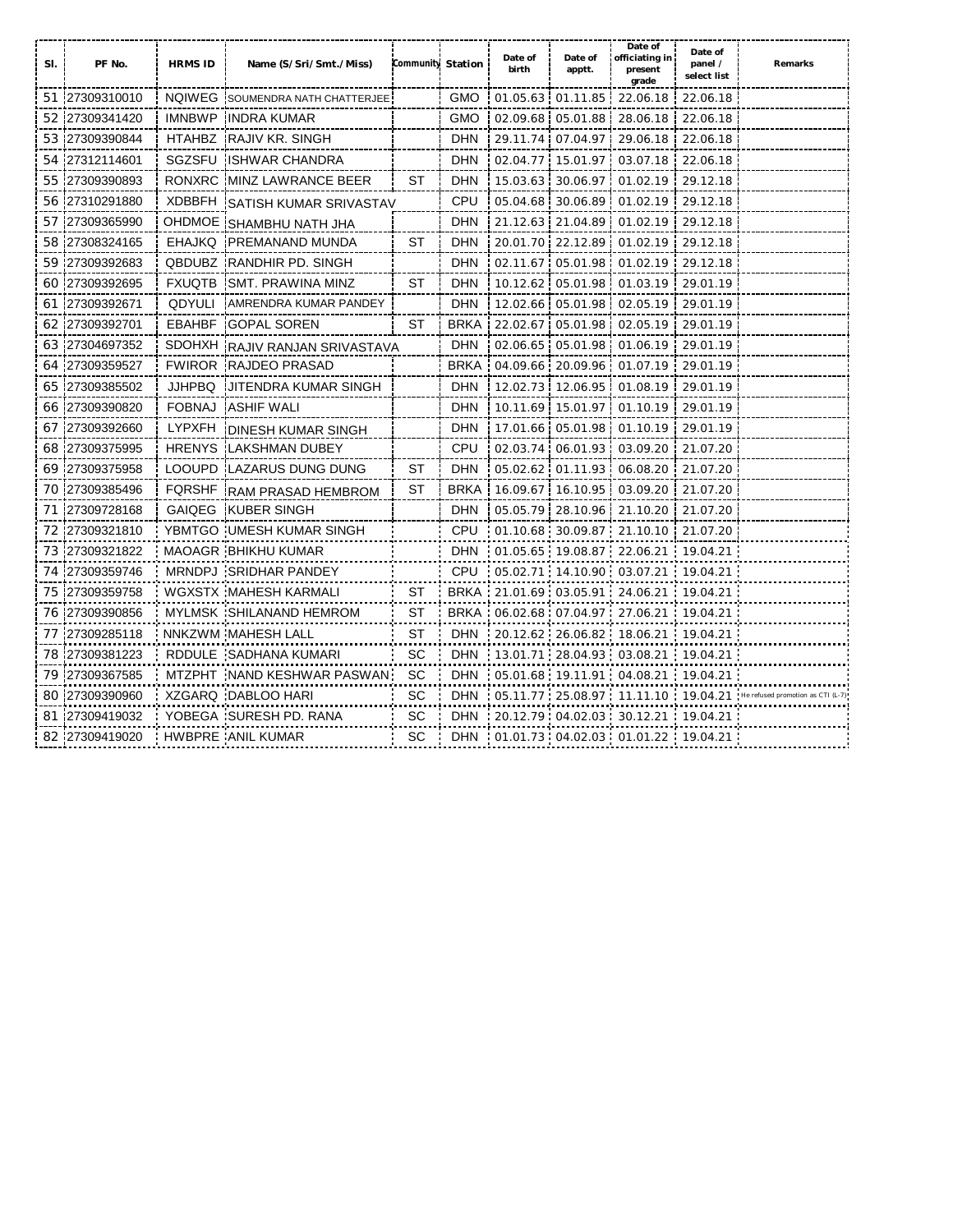| SI. | PF No.          | <b>HRMS ID</b> | Name (S/Sri/Smt./Miss)                                      | Community Station |            | Date of<br>birth | Date of<br>apptt. | Date of<br>officiating in<br>present<br>grade             | Date of<br>panel /<br>select list | Remarks |
|-----|-----------------|----------------|-------------------------------------------------------------|-------------------|------------|------------------|-------------------|-----------------------------------------------------------|-----------------------------------|---------|
|     |                 |                |                                                             |                   |            |                  |                   |                                                           |                                   |         |
|     |                 |                | CATEGORY : TRAVELING TICKET INSPECTOR/HEAD TICKET COLLECTOR |                   |            |                  |                   |                                                           |                                   |         |
|     |                 |                | Scale: Rs.9300-34800/-                                      |                   |            |                  |                   | SANC.STRENGTH-189                                         |                                   |         |
|     |                 |                | Grade Pay: Rs.4200/- (LEVEL-06)                             |                   |            |                  |                   |                                                           |                                   |         |
|     | 1 27309364560   |                | KUTSAS RABINDAR SINGH                                       |                   | <b>DHN</b> |                  |                   | 18.02.64 08.08.91 24.05.12 13.04.12                       |                                   |         |
|     | 2 27309375636   |                | QZRDHH LALLAN PD YADAV                                      |                   | <b>DHN</b> |                  |                   | 30.06.63 19.04.93 24.05.12 13.04.12                       |                                   |         |
| 3   | :27309401544    | IBHQFS         | : SACHIN KUMAR                                              |                   | <b>CPU</b> |                  |                   | 20.01.83 01.12.00 25.05.12 13.04.12                       |                                   |         |
|     | .27309401532    |                | DMLZZZ KUMAR AJAY                                           |                   | <b>DHN</b> |                  |                   |                                                           |                                   |         |
|     | .27309397735    |                | JQTSDJ SHIV KUMAR PASWAN                                    | -SC               | <b>GMO</b> |                  |                   | 04.02.70 21.11.98 24.05.12 13.04.12                       |                                   |         |
|     | 6 27309390870   |                | RBPIQL TARA MUNNI TUTI                                      | ST                |            |                  |                   | BRKA 19.08.62 07.04.97 21.06.13 22.02.13                  |                                   |         |
|     | 7 27309502919   |                | XIWOWE NUTAN MALA KUJUR                                     | ST                | <b>DHN</b> |                  |                   | 25.12.72 05.10.04 13.06.13 22.02.13                       |                                   |         |
|     | 8 27309501356   |                | CMBMFM NILIMA KISPOTTA                                      | ST                | <b>DHN</b> |                  |                   | $11.09.84$ 30.08.05 13.06.13 22.02.13                     |                                   |         |
|     | 9 27309501368   |                | EZTJNQ SETENG SOY                                           | ST                | <b>DHN</b> |                  |                   | $-20.11.85$ 30.08.05 13.06.13 22.02.13                    |                                   |         |
|     | 10 27309349959  |                | <b>HOXSGR SHEO KUMAR</b>                                    | SС                |            |                  |                   | SGRL 08.06.65 14.07.87 28.06.13 22.02.13                  |                                   |         |
|     | 11 27309382513  |                | MISZUT DINESHWAR KUMAR                                      | SC                |            |                  |                   | CPU 25.01.70 25.09.95 03.07.13 22.02.13                   |                                   |         |
|     | 12 27309532330  |                | RDPZGR MANOJ KUMAR                                          | SС                |            |                  |                   | GMO : 01.11.76 : 14.10.08 : 25.06.13 : 22.02.13           |                                   |         |
|     | 13 27309419044  |                | BYRDQJ DILIP KUMAR DAS                                      | SС                |            |                  |                   | GMO 06.06.78 04.02.03 19.07.13 22.02.13                   |                                   |         |
|     | 14 27309501885  |                | OAIMWD 'SUDAMA RAVIDAS                                      | SС                | <b>GMO</b> |                  |                   | 06.01.67 02.12.04 25.08.13 22.02.13                       |                                   |         |
|     | 15 27309419287  |                | NKMFSZ PRABHAT KUMAR                                        | SС                | <b>CPU</b> |                  |                   | $-05.07.75$ $-08.02.03$ $-13.07.13$ $-22.02.13$           |                                   |         |
|     | 16 27309502609  |                | XFBCQF PAWAN KUMAR RAM                                      | SС                | <b>DHN</b> |                  |                   | 20.02.86 19.02.05 06.08.13 22.02.13                       |                                   |         |
|     | 17 27309411203  |                | IRLTCF RAKESH ROSHAN                                        |                   | <b>DHN</b> |                  |                   | $: 25.02.85 \cdot 13.03.02 \cdot 01.11.13 \cdot 17.08.15$ |                                   |         |
|     | 18 27317391064  |                | YNAUYT ARUN KUMAR                                           | <b>OBC</b>        | <b>GMO</b> |                  |                   | 04.05.70 14.03.98 01.11.13 17.08.15                       |                                   |         |
|     | 19 27309600437  |                | WKOFKR KIRAN KUMARI                                         |                   | <b>DHN</b> |                  |                   | 10.03.74 03.05.93 01.11.13 17.08.15                       |                                   |         |
|     | 20 27309502907  |                | UGLZPQ PARTHA MOITRA                                        |                   | <b>GMO</b> |                  |                   | 20.10.75 05.04.05 01.11.13 17.08.15                       |                                   |         |
|     | 21 27309503481  |                | WBHFZO NITESH RANJAN                                        |                   | <b>DHN</b> |                  |                   | $-12.12.84$ 07.06.05 01.11.13 17.08.15                    |                                   |         |
|     | 22 27312132676  | RNAXYS         | <b>PREM KUMAR</b>                                           |                   |            |                  |                   | BRKA 11.07.81 25.09.01 01.11.13 17.08.15                  |                                   |         |
|     | 23 27309501370  |                | XAHEUB MANJULA TETE                                         | ST                | <b>DHN</b> |                  |                   | 02.06.82 30.08.05 01.11.13 17.08.15                       |                                   |         |
|     | 24 27309502877  |                | KCIUIC SEEMA KUJUR                                          | ST                | <b>DHN</b> |                  |                   | 05.12.86 30.08.05 01.11.13 17.08.15                       |                                   |         |
|     | 25:27309502889  |                | NQUJNU : PREM SHEELA KUJUR                                  | ST                |            |                  |                   | BRKA: 10.12.86: 09.08.05: 01.11.13: 17.08.15              |                                   |         |
|     | 26 27309502890  |                | HFJMCI ANJULA TOPPO                                         | ST                |            |                  |                   | DHN : 08.12.85 : 31.12.05 : 01.11.13 : 17.08.15           |                                   |         |
|     | 27 27309516207  |                | HOGNMT AMRITA MINZ                                          | ST                |            |                  |                   | <b>DHN</b> 01.12.86 29.08.06 01.11.13 17.08.15            |                                   |         |
|     | 28 27309512550  |                | LZMWFS GUDDI KUMARI                                         |                   |            |                  |                   | OBC DHN 01.12.85 12.07.06 01.11.13 17.08.15               |                                   |         |
|     | 29 27309511660  |                | CQELZO KUMAR GAURAV                                         |                   |            |                  |                   | DHN 29.08.85 19.10.05 01.11.13 17.08.15                   |                                   |         |
|     | 30 27309507000  |                | NXHYWM MD.SHAMIM ANSARI                                     |                   |            |                  |                   | CPU 03.01.69 19.10.05 01.11.13 17.08.15                   |                                   |         |
|     | 31 27309510357  |                | OPNBOW MITHILESH KUMAR SHARMA                               |                   | : DHN      |                  |                   | 05.10.84 19.10.05 01.11.13 17.08.15                       |                                   |         |
|     | 32 27309507991  |                | BSAKCJ SATYA PRAKASH SINGH                                  |                   |            |                  |                   | CPU  12.12.83  25.10.05  01.11.13  17.08.15               |                                   |         |
|     | 33:27309507711  |                | SFIQFM MAHENDRA KUMAR                                       | OBC               |            |                  |                   | CPU : 01.01.82 : 19.10.05 : 01.11.13 : 17.08.15           |                                   |         |
|     | 34 27309506986  |                | KLWNXK JITENDRA KUMAR                                       | <b>CPU</b>        |            |                  |                   | BRKA 10.08.77 21.10.05 01.11.13 17.08.15                  |                                   |         |
|     | 35 27304752557  |                | ZITSBM SATYA PRAKASH GOSWAMI                                |                   |            |                  |                   | BRKA 24.04.85 27.04.04 01.11.13 17.08.15                  |                                   |         |
|     | 36 27309506950  |                | NNJICA JEEVAN GEORGE RAO                                    | ST                |            |                  |                   | GMO 04.12.84 20.10.05 01.11.13 17.08.15                   |                                   |         |
|     | 37 27309507012  |                | GUNCLC HARILAL.MINZ                                         | ST                |            |                  |                   | CPU 03.01.85 19.10.05 01.11.13 17.08.15                   |                                   |         |
|     | 38 27309511672  |                | HUWJND NANDU YADAV                                          | OBC               |            |                  |                   | CPU 06.05.73 15.12.05 01.11.13 17.08.15                   |                                   |         |
|     | 39 27309378650  |                | FTKPGI MD. JALALUDDIN ANSARI                                |                   |            |                  |                   | GMO 15.09.72 12.08.94 01.11.13 17.08.15                   |                                   |         |
|     | 40 27309344251  |                | ZPHMRM ISHWARI PD. YADAV                                    |                   |            |                  |                   | GMO 23.02.63 22.01.87 01.11.13 17.08.15                   |                                   |         |
|     | 41 27309404351  |                | WIHLPC : PRABHAKAR SHARMA                                   |                   |            |                  |                   | KQR 04.01.77 01.05.00 01.11.13 17.08.15                   |                                   |         |
|     | 42 27309403322  |                | XJKDIK TIKESHWAR MAHATO                                     |                   |            |                  |                   | GMO 02.11.72 14.08.00 01.11.13 17.08.15                   |                                   |         |
|     | 43 27309403462  |                | OPOAJI TANWEER KHAN                                         |                   | <b>DHN</b> |                  |                   | 05.05.81 30.11.00 01.11.13 17.08.15                       |                                   |         |
|     | 44 27309403190  |                | PAAJJZ NIRAJ KR. SINGH                                      |                   | DHN        |                  |                   | $03.01.79$ $01.12.00$ $01.11.13$ $17.08.15$               |                                   |         |
|     | 45 27309371096  |                | FMGKUA MD. SHAMIM AHMED                                     |                   |            |                  |                   |                                                           |                                   |         |
|     | 46 27309383426  |                | ZNNUYU SUJATA PRADHAN                                       |                   |            |                  |                   | <b>DHN</b> 03.02.76  08.01.96  01.11.13  17.08.15         |                                   |         |
|     | 47 .27309394084 |                | DXNCYT : SHEO PUJAN SHAW                                    |                   | DTO        |                  |                   | . 28.09.67 . 23.10.96 . 01.11.13 . 17.08.15               |                                   |         |
|     | 48.27309402860  |                | EFXMUF SHAILENDRA KR. SINHA                                 |                   | <b>DHN</b> |                  |                   | 09.03.71 05.04.00 01.11.13 17.08.15                       |                                   |         |
|     | 49 27309394096  |                | XKYZKY ANAND BALA SEE                                       |                   | <b>DHN</b> |                  |                   | 20.04.76 23.03.97 01.11.13 17.08.15                       |                                   |         |
|     | 50 27309402998  |                | DAZPMP RAJU SHARMA                                          |                   |            |                  |                   | OBC GMO 17.12.80 28.06.00 01.11.13 17.08.15               |                                   |         |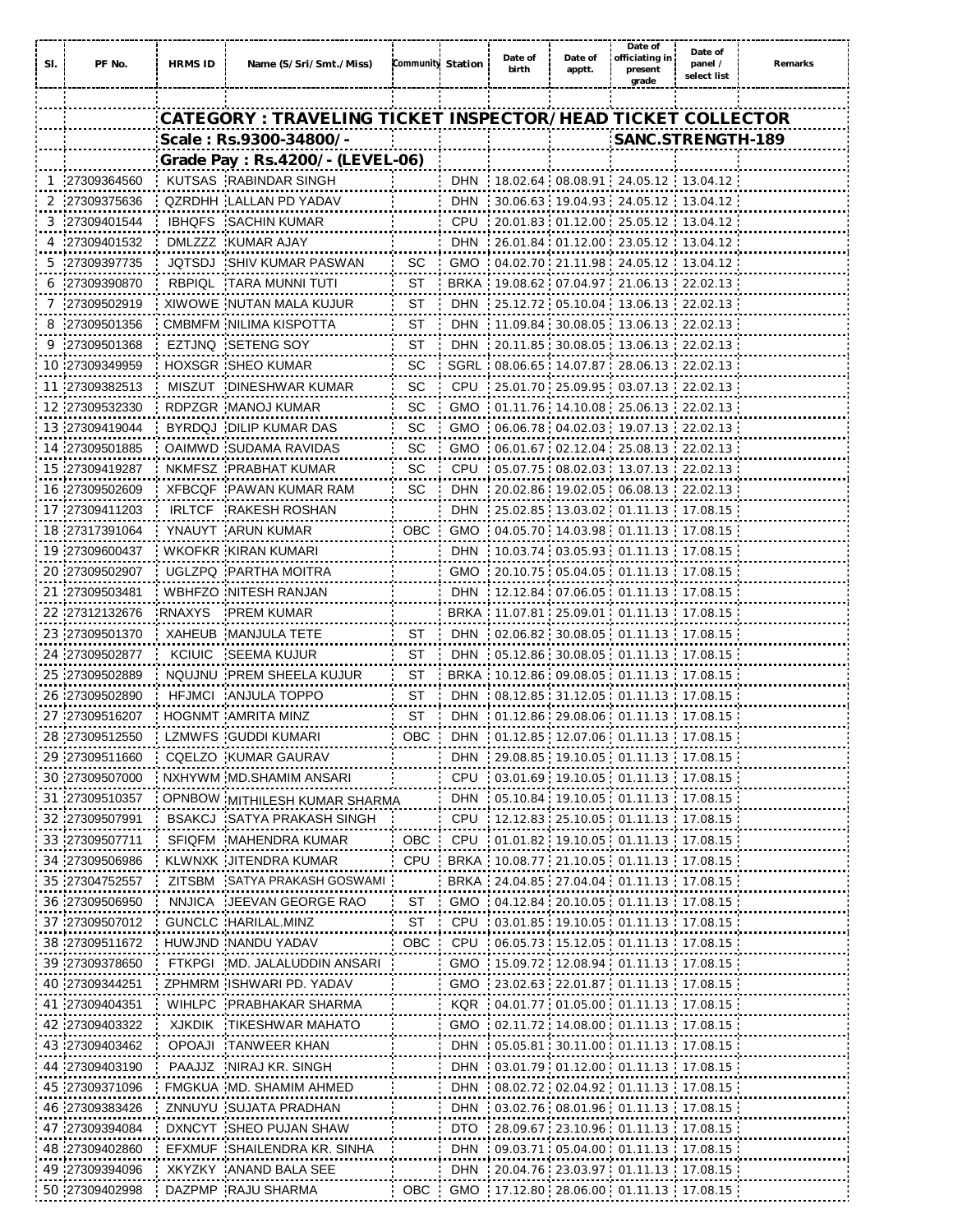| SI. | PF No.         | <b>HRMS ID</b> | Name (S/Sri/Smt./Miss)                     | <b>Community Station</b> | Date of<br>birth | Date of<br>apptt. | Date of<br>officiating in<br>present<br>grade  | Date of<br>panel /<br>select list | <b>Remarks</b>   |
|-----|----------------|----------------|--------------------------------------------|--------------------------|------------------|-------------------|------------------------------------------------|-----------------------------------|------------------|
|     | 51 27309403632 |                | SEUGZK AMBIKA PD. GUPTA                    |                          |                  |                   | SGRL 27.02.79 23.08.00 01.11.13 17.08.15       |                                   |                  |
|     | 52 27309386415 |                | GMZMNY RAJIV KUMAR                         |                          |                  |                   | <b>DHN</b> 05.02.71 07.11.96 01.11.13 17.08.15 |                                   |                  |
|     | 53 27309402720 |                | YGRPSO ANAND PRAKASH ANIL                  |                          |                  |                   | DHN 10.03.72 19.03.01 01.11.13 17.08.15        |                                   |                  |
|     | 54 27309390728 |                | <b>IUSTOK DILIP KUMAR SHARMA</b>           |                          |                  |                   | BRKA 11.12.71 29.04.97 01.11.13 17.08.15       |                                   |                  |
|     | 55 27309419159 |                | HAGWBB GEORGE BARLA                        | ST                       |                  |                   | $GMO$ 08.09.68 07.02.03 01.11.13 17.08.15      |                                   |                  |
|     | 56 27309419056 |                | KXQDGE PRIYA RANJAN SUBARNO                | <b>ST</b>                |                  |                   |                                                |                                   |                  |
|     | 57 27309419391 |                | <b>GABXOM</b> ANURAG BIKASH CHANDER TIRKEY | <b>ST</b>                |                  |                   | DTO 30.08.68 12.03.03 01.11.13 17.08.15        |                                   |                  |
|     | 58 332NP203745 |                | HBSNML JITENDRA VISHWAKARMA                | <b>ST</b>                |                  |                   | BRKA 10.11.83 18.12.07 01.11.13                |                                   |                  |
|     | 59 332NP202919 |                | AXQFUR SUNIL KUMAR                         |                          |                  |                   |                                                |                                   | <b>CAME FROM</b> |
|     | 60 27309415117 |                | EUQPPD AMIT KUMAR                          |                          |                  |                   | DHN 10.06.71 24.04.01 30.12.15 21.12.15        |                                   |                  |
|     | 61 27309419184 |                | RAZCQZ SHILA NAND EKKA                     | ST                       |                  |                   | CPU 22.02.78 07.02.03 30.12.15 21.12.15        |                                   |                  |
|     | 62 27309419962 |                | JLMDBH SUBHASH CHANDRA MUNDA               | ST                       |                  |                   | BRKA 07.02.73 22.04.03 31.12.15 21.12.15       |                                   |                  |
|     | 63 27309393341 |                | MXSBCW MD. AZIMUDDIN                       |                          |                  |                   | GMO 15.03.69 20.11.98 18.09.16 21.12.15        |                                   |                  |
|     | 64 27309516190 |                | NWLCZF AJIT KUMAR XESS                     | <b>ST</b>                |                  |                   | BRKA 01.01.82 22.06.06 31.12.15 21.12.15       |                                   |                  |
|     | 65 27309516189 |                | LJAJKP DILIP MURMU                         | ST.                      |                  |                   | GMO 18.06.78 22.06.06 30.12.15 21.12.15        |                                   |                  |
|     | 66 27300869650 |                | YKKOCY SANOJ KUMAR SINGH                   |                          |                  |                   | BRKA 30.03.77 01.09.98 31.12.15 21.12.15       |                                   |                  |
|     | 67 27309506974 |                | WSFTGZ : SUDESHNA DEY                      |                          |                  |                   | GMO 25.02.65 19.10.05 31.12.15 21.12.15        |                                   |                  |
|     | 68 27309415026 |                | NYKILX SAHID HUSSAIN                       |                          |                  |                   | GMO 14.01.78 28.01.00 30.12.15 21.12.15        |                                   |                  |
|     | 69 27309404661 |                | YLLXLD LAKHAN PRASAD                       |                          |                  |                   | OBC GMO 10.02.78 09.06.00 31.12.15 21.12.15    |                                   |                  |
|     | 70 27309404879 |                | DGBPUQ BINOD KR, PANDEY                    |                          |                  |                   | DHN 02.05.69 01.04.99 31.12.15 21.12.15        |                                   |                  |
|     | 71 27309416407 |                | <b>HXKCPT FIROZ ANSARI</b>                 |                          |                  |                   | GMO 12.04.76 27.04.01 31.12.15 21.12.15        |                                   |                  |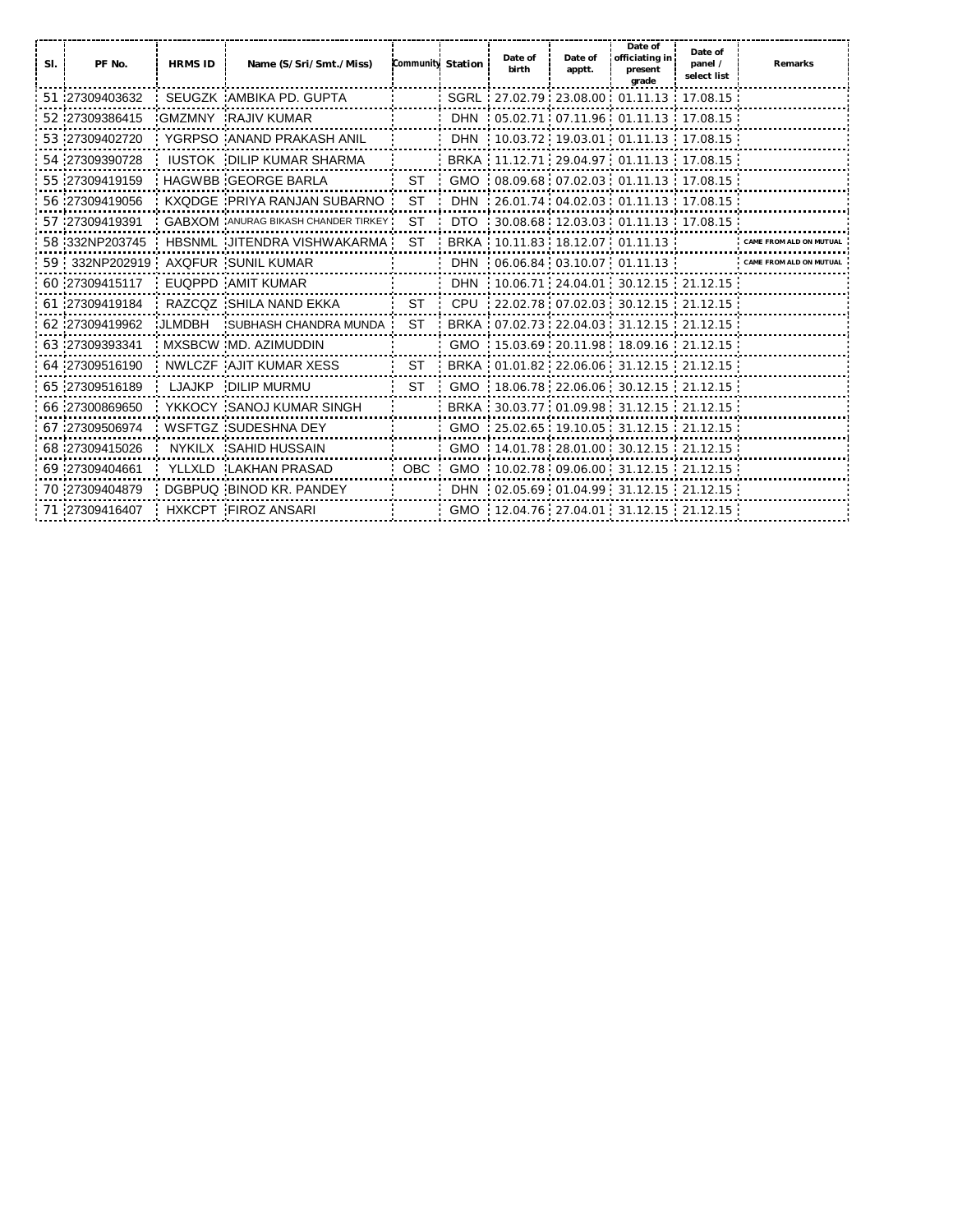| SI. | PF No.          | <b>HRMS ID</b> | Name (S/Sri/Smt./Miss)              | Community Station |            | Date of<br>birth    | Date of<br>apptt. | Date of<br>officiating in<br>present<br>grade           | Date of<br>panel /<br>select list | Remarks                 |
|-----|-----------------|----------------|-------------------------------------|-------------------|------------|---------------------|-------------------|---------------------------------------------------------|-----------------------------------|-------------------------|
|     | 72 27309512160  |                | DKAPZY ABHISHEK CHOUDHARY           | <b>OBC</b>        |            |                     |                   | GMO : 22.03.86 : 07.02.06 : 29.02.16 : 21.12.15         |                                   |                         |
|     | 73 27309512159  |                | BYEUCU MANIKESH CH. SRIVASTAVA:     |                   |            |                     |                   | DHN 11.01.81 07.02.06 31.12.15 21.12.15                 |                                   |                         |
|     | 74 27309403139  |                | DWWDIX MD.ZAINUL                    |                   |            |                     |                   | <b>BRKA</b> 05.02.81 06.11.99 31.12.15 21.12.15         |                                   |                         |
|     | 75 27309526377  |                | QMRCSL ALOK NANDAN                  |                   | <b>DHN</b> |                     |                   | $-16.03.77$ 09.10.07 30.12.15 21.12.15                  |                                   |                         |
|     | 76 27309530137  |                | IYZWMN TRILOCHAN NAIK               | ST                | <b>DHN</b> |                     |                   | $-27.01.80 - 09.10.07 - 31.12.15 - 21.12.15$            |                                   |                         |
|     | 77 27309526328  |                | <b>GEDKET RUPESH KUMAR</b>          |                   | GMO        |                     |                   | $17.01.81$ 09.10.07 30.12.15 21.12.15                   |                                   |                         |
|     |                 |                | 78 27510327095 UDOHSU SANTOSH KUMAR |                   | GMO        | $03.01.76$ 06.06.98 |                   |                                                         |                                   | CAME FROM MGS ON MUTUAL |
|     | 79 27307502692  |                | MTRGBU SANJAY KUMAR KESHRI          |                   | <b>GMO</b> |                     |                   | 29.12.78 10.10.07 31.12.15 21.12.15                     |                                   |                         |
|     | 80.27309526420  |                | AWILWA PAWAN KUMAR                  |                   | <b>GMO</b> |                     |                   | $02.02.77 \cdot 09.10.07 \cdot 31.12.15 \cdot 21.12.15$ |                                   |                         |
|     | 81 27309526389  |                | SNXHYC ASHISH RANJAN                |                   | <b>DHN</b> |                     |                   | 08.05.79 09.10.07 30.12.15 21.12.15                     |                                   |                         |
|     | 82 27309526304  |                | PIDZAN AJAY KUMAR SINGH MUNDA       | ST                |            |                     |                   | BRKA 28.03.80 09.10.07 31.12.15 21.12.15                |                                   |                         |
|     | 83 27309526298  |                | RKINTK DILIP KUMAR                  |                   |            |                     |                   | GMO 10.02.80 09.10.07 31.12.15 21.12.15                 |                                   |                         |
|     | 84 27208395469  |                | XKSOGK RUPESH KUMAR                 |                   | <b>DHN</b> |                     |                   | 31.01.82 31.12.02 08.05.14                              |                                   | CAME FROM SEE ON MUTUA  |
|     | 85 27309530149  |                | SPIKDG PRAMOD TIRKEY                | ST                | <b>CPU</b> |                     |                   | 15.08.76 09.10.07 31.12.15 21.12.15                     |                                   |                         |
|     | 86 27309526213  |                | RJRDFG SUBHAS CHANDRA SINGH MUNDA   | - ST              |            |                     |                   | <b>BRKA</b> 26.01.83 09.10.07 31.12.15 21.12.15         |                                   |                         |
|     | 87 27309526390  |                | ODWOCI ANUJ KUMAR                   |                   |            |                     |                   | DHN 11.12.78 09.10.07 31.12.15 21.12.15                 |                                   |                         |
|     | 88 27309526559  |                | SQCKUG LALAN KUMAR                  |                   |            |                     |                   | <b>BRKA</b> 15.02.79 09.10.07 31.12.15 21.12.15         |                                   |                         |
|     | 89 27310021139  |                | DNHLGL DHARMENDRA KUMAR SINGH       |                   | <b>DHN</b> |                     |                   | $19.06.75$ 23.10.10 31.12.15 21.12.15                   |                                   |                         |
|     | 90 27307020200  |                | FBOFHG SUDHIR MARANDI               | ST :              |            |                     |                   | GMO 10.12.70 10.07.07 31.12.15 21.12.15                 |                                   |                         |
|     | 91 27323001537  |                | WBIWQQ ANUP KUMAR                   |                   |            |                     |                   | GMO 19.09.73 13.05.08 31.12.15 21.12.15                 |                                   |                         |
|     | 92 27309530575  |                | YXTWCB SANTOSH KUMAR                | OBC               | DHN        |                     |                   | 30.09.79 15.04.08 31.12.15 21.12.15                     |                                   |                         |
|     | 93 27309530538  |                | DYBEFO SIYA RAM SINGH               | <b>OBC</b>        | <b>DHN</b> |                     |                   | .07.11.76.15.04.08.31.12.15.21.12.15                    |                                   |                         |
|     | 94 27309530563  |                | CDKZLK MD.SHAMIM AKHTAR             | OBC               | <b>DHN</b> |                     |                   |                                                         |                                   |                         |
|     | 95 27309419068  |                | QTFAUY RABINDRA NATH HUNSDA         | ST                | <b>DHN</b> |                     |                   | 31.12.69 04.02.03 30.12.15 21.12.15                     |                                   |                         |
|     | 96 27309419950  |                | <b>QCHMKZ SUJIT MURMU</b>           | ST                | <b>GMO</b> |                     |                   | $-10.10.75$ $17.04.03$ $31.12.15$ $21.12.15$            |                                   |                         |
|     | 97 27309419160  |                | NXKRXZ AJIT MARSHAL TALAN           | ST                | <b>CPU</b> |                     |                   | 15.01.70 08.02.03 30.12.15 21.12.15                     |                                   |                         |
|     | 98 27309419275  |                | EXYJMN MOHIT KUMAR MURMU            | ST                | <b>DHN</b> |                     |                   | $15.01.71$ 07.02.02 31.12.15 21.12.15                   |                                   |                         |
|     | 99 27309530540  |                | WDWDDN MANENDRA KUMAR               | <b>OBC</b>        |            |                     |                   | BRKA 07.01.80 15.04.08 09.11.17 05.10.17                |                                   |                         |
|     | 100:27309531476 |                | FMGOQT SUSHIL PD. SINGH             | <b>OBC</b>        | <b>DHN</b> |                     |                   | $: 30.01.79: 17.06.08: 08.11.17: 05.10.17$              |                                   |                         |
|     | 101:27309532390 |                | HXSYDT : NARENDRA KUMAR             |                   | <b>DHN</b> |                     |                   | $: 28.08.75 : 14.10.08 : 08.11.17 : 05.10.17$           |                                   |                         |
|     | 102 27309532389 |                | PXNFTF ARUN RAY                     | <b>OBC</b>        |            |                     |                   | DHN : 03.02.77 : 14.10.08 : 08.11.17 : 05.10.17         |                                   |                         |
|     | 103 27309532365 |                | PIJCTN SATISH KUMAR                 | OBC               |            |                     |                   | GMO 15.01.81 14.10.08 12.11.17 05.10.17                 |                                   |                         |
|     | 104 27309532353 |                | JNAKAE SANTOSH KUMAR                |                   |            |                     |                   | GMO 20.11.74 14.10.08 24.11.17 05.10.17                 |                                   |                         |
|     | 105 27309532341 |                | SQPHYQ RISHIKESH KUMAR              | <b>OBC</b>        |            |                     |                   | GMO 05.04.75 14.10.08 08.11.17 05.10.17                 |                                   |                         |
|     | 106 27309532419 |                | RPQEJQ BIPIN BIHARI LAL             |                   |            |                     |                   | GMO 04.05.79 14.10.08 15.11.17 05.10.17                 |                                   |                         |
|     | 107.27309535597 |                | QICJUK : ASHUTOSH KUMAR TIWARI :    |                   |            |                     |                   | DHN : 02.07.74 : 10.02.09 : 08.11.17 : 05.10.17         |                                   |                         |
|     | 108.27309377621 |                | SPFSOM : BHARAT LAL                 |                   | <b>GMO</b> |                     |                   | 24.02.64 05.03.94 22.11.17 05.10.17                     |                                   |                         |
|     | 109 27309402100 |                | PFWZBD DILIP KUMAR                  | <b>OBC</b>        | <b>GMO</b> |                     |                   | $02.02.79$ $02.03.01$ $09.11.17$ $05.10.17$             |                                   |                         |
|     | 110 27309410338 |                | DFGHKS KAILASH YADAV                |                   | <b>GMO</b> |                     |                   | $-28.04.82$ 15.07.01 15.11.17 05.10.17                  |                                   |                         |
|     | 111 27309419913 |                | ZMRLBW ARUN KUMAR                   |                   |            |                     |                   | DHN 10.01.81 09.05.03 08.11.17 05.10.17                 |                                   |                         |
|     | 112 27309419652 |                | PCBXRG RAM PRASAD SINGH             | ST                |            |                     |                   | DTO 25.02.66 12.04.02 09.11.17 05.10.17                 |                                   |                         |
|     | 113 27309419070 |                | AKXRSC MANOJ KUMAR SHAW             | ST                |            |                     |                   | GMO  04.01.75  20.02.03  27.11.17  05.10.17             |                                   |                         |
|     | 114.27307357114 |                | QDATTG MANOJ KUMAR GOND             | ST                |            |                     |                   | GMO 10.12.78 24.04.03 08.12.15 08.10.15                 |                                   |                         |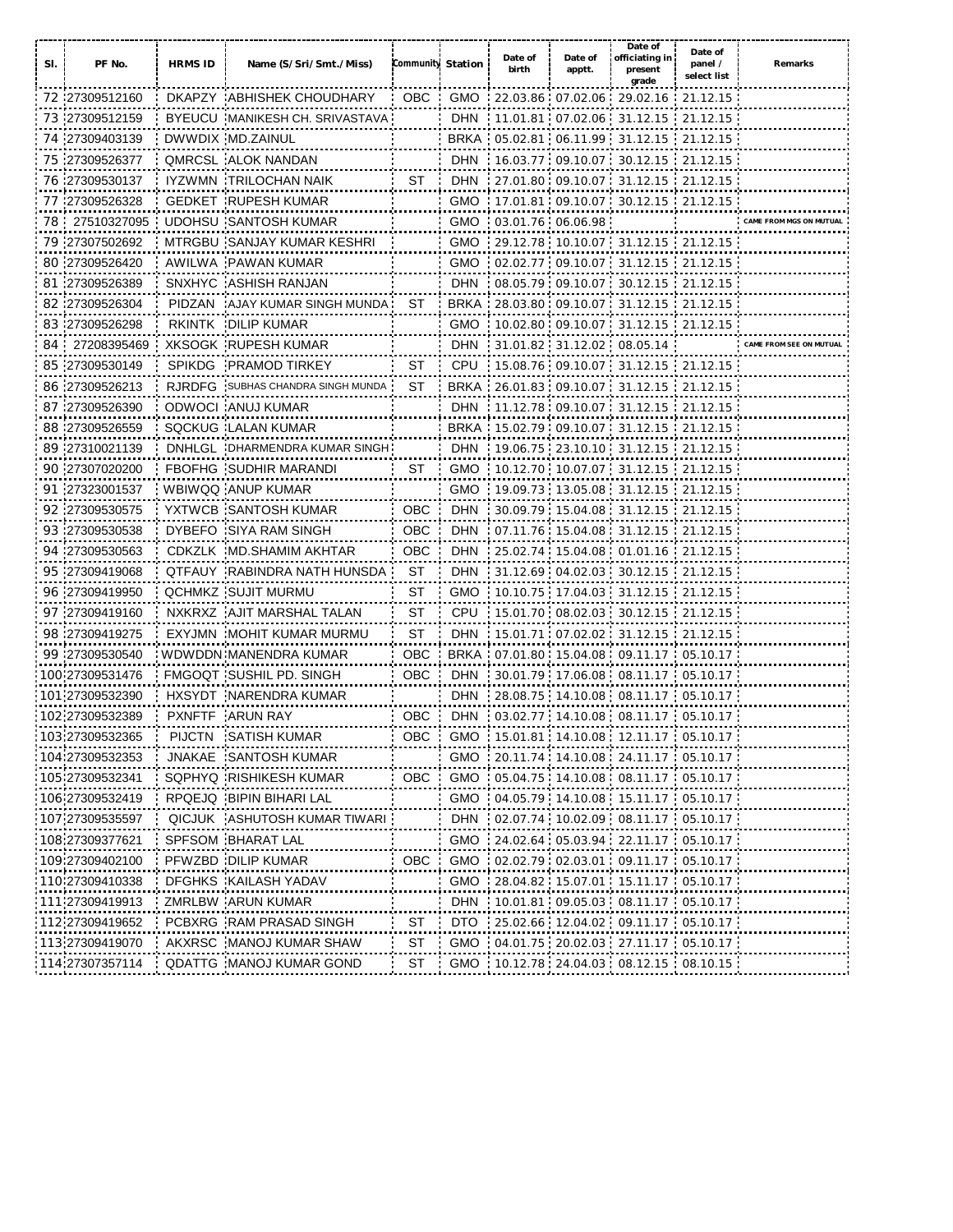| SI. | PF No.           | <b>HRMS ID</b> | Name (S/Sri/Smt./Miss)            | Community Station | Date of<br>birth       | Date of<br>apptt. | Date of<br>officiating in<br>present<br>grade      | Date of<br>panel /<br>select list | Remarks |
|-----|------------------|----------------|-----------------------------------|-------------------|------------------------|-------------------|----------------------------------------------------|-----------------------------------|---------|
|     | 115 27302006297  |                | OMPUYX MANISH KACHHAP             | ST                |                        |                   | BRKA : 01.01.86 : 22.12.05 : 03.09.15 : 20.08.15 : |                                   |         |
|     | 116 27301944265  |                | HEOINP DHIRENDRA KUMAR SINGH      |                   |                        |                   | GMO 11.10.79 20.02.04 30.12.15 21.12.15            |                                   |         |
|     | 117 27309419895  |                | JOKWHM NAWIN KUMAR                |                   |                        |                   | DHN 13.11.79 09.05.03 30.12.15 21.12.15            |                                   |         |
|     | 118 27309418106  |                | KUFPUM RAVI KUMAR MEHTA           |                   |                        |                   | DHN   06.12.82  18.09.02  30.12.15  21.12.15       |                                   |         |
|     | 119 27309415336  |                | PLORCB PRAMOD KUMAR GUPTA         |                   |                        |                   | BRKA 10.08.79 22.03.01 31.12.15 21.12.15           |                                   |         |
|     | 120 27317481193  |                | YBBQOL BAL MUKUND PANDEY          |                   |                        |                   | DTO 18.02.76 29.10.96 31.12.15 21.12.15            |                                   |         |
|     | 121.27320100016  |                | JTAOGS ANIL KR YADAV              |                   |                        |                   | DHN : 05.09.87 : 20.07.09 : 31.12.15 : 21.12.15 :  |                                   |         |
|     | 122 27300700279  |                | JEPPYO PAPPU SINGH                |                   |                        |                   | GMO 31.12.84 28.04.07 04.01.16 21.12.15            |                                   |         |
|     | 123.27309503626  |                | <b>IEYFHA GEORGE SANTOSH AIND</b> | ST.               |                        |                   | DHN 28.03.79 01.06.05 04.02.16 21.12.15            |                                   |         |
|     | 124 27309500790  |                | <b>QDCAHM NIRANJAN BAKHLA</b>     | ST                |                        |                   | DHN 05.06.78 24.08.04 05.02.16 21.12.15            |                                   |         |
|     | 125 27309524125  |                | PPPBPL RANJEET KUMAR              |                   |                        |                   | DHN   01.03.80  18.08.07  05.02.16  21.12.15       |                                   |         |
|     | 126 27309518101  |                | TOLCKK SHAKTI KUMAR               | SC.               | DHN 03.08.84 19.12.06  |                   |                                                    | 21.12.15                          |         |
|     | 127 27309516645  |                | WAIGXM ANAND KUMAR                | <b>SC</b>         |                        |                   | GMO 18.11.81 02.12.06 31.01.16 21.12.15            |                                   |         |
|     | 128 27309516724  |                | LLQDNE MITHILESH KUMAR            | <b>SC</b>         |                        |                   | BRKA 17.10.83 15.12.06 27.01.16 21.12.15           |                                   |         |
|     | 129 27309518150  |                | SBSDZY ARUN KUMAR-I               | SC.               |                        |                   | GMO 02.05.82 01.01.07 26.01.16 21.12.15            |                                   |         |
|     | 130 27309518149  |                | AAXEMX OM PRAKASH RAM             | <b>SC</b>         | BRKA 14.03.72 01.01.07 |                   |                                                    | $-21.12.15$                       |         |
|     | 131 27308105080  |                | CKQQAM SANTOSH KUMAR              | SC.               |                        |                   | DHN 02.12.82 03.09.08 30.12.15 21.12.15            |                                   |         |
|     | :132:27307205491 |                | <b>RKYWBN: ASHOK KUMAR</b>        |                   |                        |                   | DHN : 18.03.78 : 06.08.07 : 17.12.19 : 23.09.19 :  |                                   |         |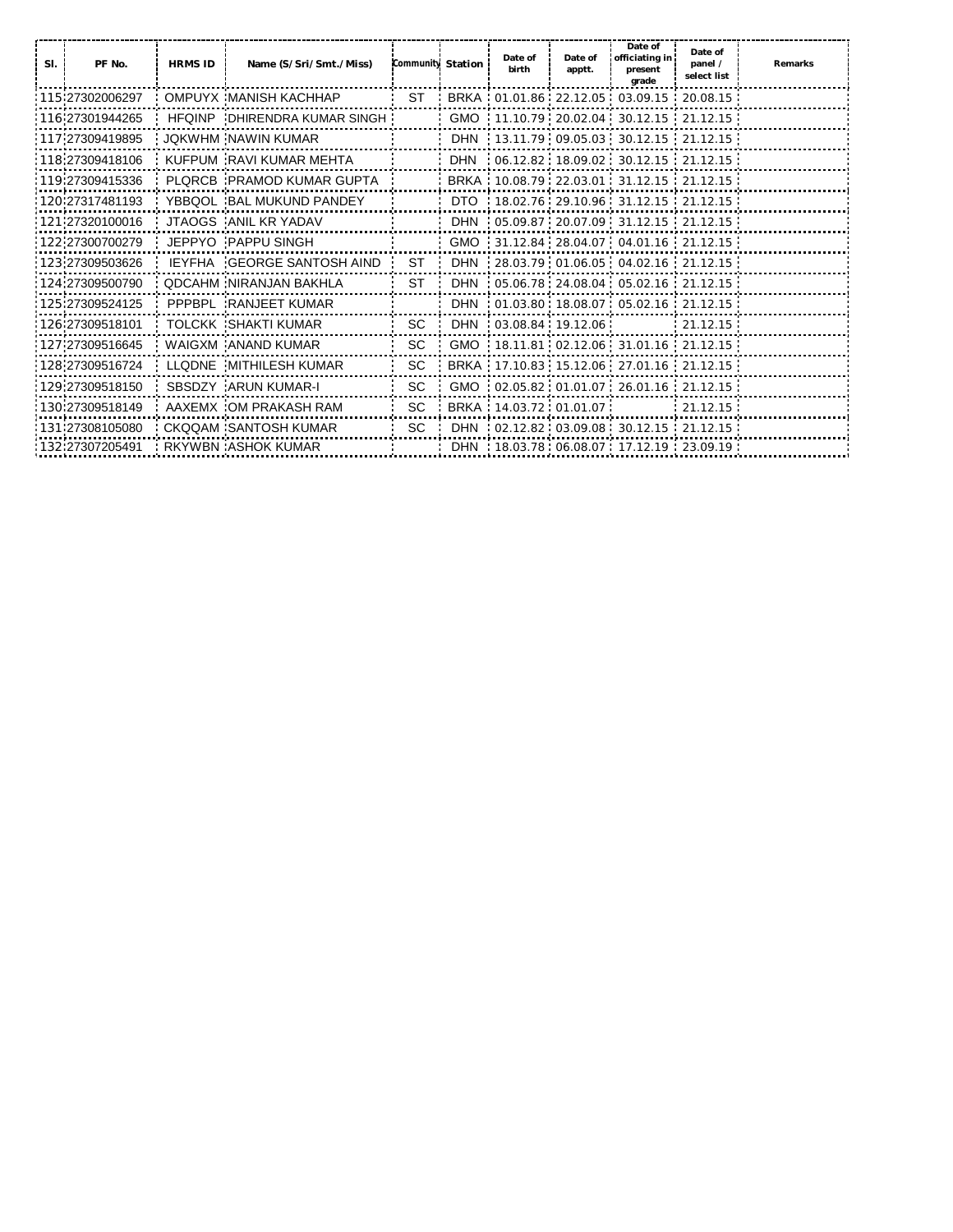|     |                         |                |                                  |                   |             | Date of | Date of                    | Date of<br>officiating in                               | Date of                |                                                                                                 |
|-----|-------------------------|----------------|----------------------------------|-------------------|-------------|---------|----------------------------|---------------------------------------------------------|------------------------|-------------------------------------------------------------------------------------------------|
| SI. | PF No.                  | <b>HRMS ID</b> | Name (S/Sri/Smt./Miss)           | Community Station |             | birth   | apptt.                     | present<br>grade                                        | panel /<br>select list | Remarks                                                                                         |
|     | 133 27314406135         |                | HDSKOU MUKESH KASHYAP            |                   | <b>DHN</b>  |         |                            | $01.01.84$ 12.11.14 19.12.19 23.09.19                   |                        |                                                                                                 |
|     | 134 27314406196         |                | <b>TFZXOE MUKESH KUMAR</b>       |                   | GMO         |         |                            | 08.12.89 12.11.14 18.12.19                              | 23.09.19               |                                                                                                 |
|     | 135. <b>27314406214</b> |                | ZHAMUU ROHIT RANJAN              |                   | <b>DHN</b>  |         |                            | 19.12.84 12.11.14 17.12.19                              | 23.09.19               |                                                                                                 |
|     | 136 27314406123         | <b>QIKKMS</b>  | <b>KUMAR ABHIKET</b>             |                   | <b>DHN</b>  |         |                            |                                                         | 23.09.19               |                                                                                                 |
|     | 137 <b>27309250074</b>  |                | AWAQFR RAJEEV KUMAR              |                   | <b>KQR</b>  |         |                            |                                                         | 23.09.19               |                                                                                                 |
|     | 138. <b>27314406111</b> | <b>RFULUQ</b>  | MUKESH KUMAR                     |                   | <b>DHN</b>  |         |                            | 02.09.89 12.11.14 17.12.19                              | 23.09.19               |                                                                                                 |
|     | 139 27314406160         |                | <b>QRHJLR ROHIT KUMAR</b>        |                   | <b>BRKA</b> |         |                            | 05.01.90 12.11.14 18.12.19                              | 23.09.19               |                                                                                                 |
|     | 140 27314406081         |                | EQLCXZ RAJESH KR PANDEY          |                   | <b>DHN</b>  |         |                            | 13.10.85 12.11.14 19.12.19                              | 23.09.19               |                                                                                                 |
|     | 141.27314406101         |                | EECENM RAVINDRA KR RAWANI        |                   | DHN         |         |                            | 04.05.87 12.11.14 19.12.19 23.09.19                     |                        |                                                                                                 |
|     | 142 27223007038         |                | LGOHGU MD NAUSHAD ALAM           |                   | <b>DHN</b>  |         | 16.02.84 19.11.14 17.12.19 |                                                         | $-23.09.19$            | CAME FROM                                                                                       |
|     | 143 27350901394         |                | QZYEZL ASHISH KUMAR              | SC.               | <b>GMO</b>  |         |                            | 25.03.88 19.10.09 18.12.19 23.09.19                     |                        |                                                                                                 |
|     | 144:27621005016         |                | EIQGEM : SHYAM LAL KEWAT         |                   | <b>GMO</b>  |         |                            | .09.08.85:19.01.15:18.12.19:23.09.19                    |                        | <b>CAME FROM SP.</b>                                                                            |
|     | 145 27223007044         |                | CEZGOL RANJEET KR.SINGH          |                   | <b>DHN</b>  |         |                            | $15.06.91$ 19.11.14 17.12.19 23.09.19                   |                        |                                                                                                 |
|     | 146 27315400190         |                | RZNOGZ MUKESH KUMAR              | <b>OBC</b>        |             |         |                            | SGRL 21.11.90 02.03.15 18.12.19 23.09.19                |                        |                                                                                                 |
|     | 147:27315400177         |                | DTXGZY : PRAWEEN KUMAR           | OBC               |             |         |                            | GMO : 15.05.82 : 02.03.15 : 18.12.19 : 23.09.19         |                        |                                                                                                 |
|     | 148 27315400232         |                | MACLDL RANJEET KUMAR             | OBC               | <b>KQR</b>  |         |                            | $-02.01.84$ $-02.03.15$ $-17.12.19$ $-23.09.19$         |                        |                                                                                                 |
|     | 149 27315400207         |                | TXDYQP MANISH KUMAR -II          | <b>OBC</b>        |             |         |                            | GMO 02.01.92 02.03.15 18.12.19 23.09.19                 |                        |                                                                                                 |
|     | 150:27315400166         |                | OLBRWD: SURENDRA KUMAR           | <b>OBC</b>        | <b>DHN</b>  |         |                            | $12.06.76 \cdot 02.03.15 \cdot 17.12.19 \cdot 23.09.19$ |                        |                                                                                                 |
|     | 151 275N0008964         |                | ZPLOUI SANTI KUMAR CHOURASIA     | OBC               | <b>GMO</b>  |         |                            | 10.01.86 19.01.15 18.12.19 23.09.19                     |                        | AME FROM MGS ON MUTUAL<br>16.10.18                                                              |
|     | 152.27621005093         | <b>PPZJIL</b>  | ASHUTOSH KR.SINHA                |                   | <b>DHN</b>  |         |                            | 01.08.79 22.04.15 17.12.19 23.09.19                     |                        | <b>CAME FROM SPJ ON</b>                                                                         |
|     | 153:27320083872         | <b>OTINJE</b>  | AWALENDRA PRASAD                 |                   | <b>GMO</b>  |         |                            | $: 02.02.76 : 27.07.15 : 18.12.19 : 23.09.19$           |                        |                                                                                                 |
|     | 154 27315404523         |                | AEQLGO VIKRAM KUMAR              | SC.               | DHN         |         |                            | 12.12.88 27.07.15 18.12.19 23.09.19                     |                        |                                                                                                 |
|     | 155 <b>27315404511</b>  |                | AMPWTC DEEPAK RAJAK              | SC                | <b>KQR</b>  |         |                            |                                                         | 23.09.19               |                                                                                                 |
|     | 156.27315404535         |                | FUXAFT SANTOSH KUMAR             | SC                | <b>DHN</b>  |         |                            | 09.02.91 27.07.15 18.12.19 23.09.19                     |                        |                                                                                                 |
|     | 157:50469140392         |                | SMEWAS : PRAMOD KUMAR DAS        | SС                | <b>DHN</b>  |         |                            |                                                         |                        | CAME FROM LJN ON MUTUAL<br>24.10.18                                                             |
|     | 158 27420150025         |                | RSGJHD BINOD KUMAR MEHTA         | OBC               |             |         |                            |                                                         |                        | CAME FROM DNR Divn. ON<br>GMO 01.03.82 12.11.14 31.12.20 31.12.20 MUTUAL with Sri Surya Bhushan |
|     |                         |                |                                  |                   |             |         |                            |                                                         |                        | Pd. Singh                                                                                       |
|     | 159:27304090100         |                | ZSQTEM : DILIP KUMAR RAM         |                   | <b>GMO</b>  |         |                            | 01.02.71:15.10.03:03.03.21:31.12.20                     |                        | AME FROM KOTA/WCR ON                                                                            |
|     | 160 45436404357         |                | GTMKUQ ONKAR NATH PANDIT         |                   | <b>DHN</b>  |         |                            | $15.05.78$ 09.05.14 11.02.21 31.12.20                   |                        | MUTUAL<br>ROM KOTA/WCR ON                                                                       |
|     | 161 45436404348         |                | PHHWWR LAKSHMAN KUMAR            |                   | <b>DHN</b>  |         |                            | $-01.03.86$ $-09.05.14$ $-10.02.21$ $-31.12.20$         |                        | MUTUAL<br>CAME FROM KOTA/WCR ON                                                                 |
|     | 162:45436404349         |                | <b>EBCRUF : BIKKU KUMAR</b>      |                   | <b>DHN</b>  |         |                            | $: 29.01.88: 09.05.14: 10.02.21: 31.12.20$              |                        | <b>MUTUAL</b><br><b>FROM KOTA/WCR ON</b>                                                        |
|     | 163 45436404351         | <b>JMDIWQ</b>  | <b>PREM CHAND LAL</b>            |                   | <b>DHN</b>  |         |                            | $05.01.89 \cdot 09.05.14 \cdot 11.02.21$                | 31.12.20               | <b>MUTUAL</b>                                                                                   |
|     | 164 27621004814         |                | <b>TSUIOI PURUSHOTTAM KUMAR</b>  |                   | <b>BRKA</b> |         |                            | $15.02.84$ 15.09.14 10.02.21                            | 31.12.20               | CAME FROM SEE/ECR ON                                                                            |
|     | 165:27223007041         |                | BXAWXH VISHWAJEET KUMAR          |                   | <b>GMO</b>  |         |                            | $15.12.88$ 12.11.14 08.07.21 31.12.20                   |                        | MUTUAL<br>CAME FROM BPL/WCR ON                                                                  |
|     | 166 45316238734         |                | ZRSOLX CHANDRA BHUSHAN KUMAR     |                   | <b>GMO</b>  |         |                            | $05.01.85$ 30.05.14 11.02.21                            | 31.12.20               | <b>MUTUAL</b>                                                                                   |
|     | 167 27621005019         |                | <b>EROMIT SAHDEV KUMAR GUPTA</b> | OBC.              | <b>DHN</b>  |         |                            | 20.10.88 19.01.15 11.02.21 31.12.20                     |                        | CAME FROM SPJ ON MUTUAL                                                                         |
|     | 168 TR300310032         |                | : MGLPMD : BHUSHAN KUMAR         | <b>OBC</b>        |             |         |                            | KQR 13.02.74 11.01.16 10.02.21 31.12.20                 |                        |                                                                                                 |
|     | 169 TR300310034         | <b>MSALAK</b>  | MUNNA KUMAR                      | SC                | DTO         |         |                            | $02.03.85$ 11.01.16 10.02.21 31.12.20                   |                        | CAME FROM BPL/WCR ON                                                                            |
|     | 170 45329800012         |                | OCWSSD SANJEEV KUMAR SINHA       |                   | DHN         |         |                            | $-14.01.80$ $18.11.15$ $10.02.21$                       | 31.12.20               | <b>MUTUAL</b><br>CAME FROM BSL DIV. ON OWN                                                      |
|     | 171.00302717402         |                | JITODT ROSHAN KR.SINHA           | <b>UR</b>         | <b>DHN</b>  |         |                            | 01.03.78 . 27.12.07 . 10.02.21 .                        | 31.12.20               | REQUEST<br>ME FROM KOR DIV. ON OWN                                                              |
|     | 172 53100300028         | LTEFAL         | <b>DILIP KUMAR</b>               | OBC               | DHN         |         |                            | 25.12.80 21.07.04 10.02.21                              | 31.12.20               | REQUEST<br>CAME FROM BSL DIV. ON OWN                                                            |
|     | 173 00302718224         |                | JCHYNY : ASHOK KUMAR             |                   |             |         |                            | GMO 25.02.81 06.06.08 11.02.21                          | 31.12.20               | <b>REQUEST</b><br>CAME FROM DLI DIV. ON OWN                                                     |
|     | 174:50303418595         |                | EUHZGQ BIJAY KUMAR RANA          |                   | DHN         |         |                            | 03.02.74.25.05.95.11.02.21                              | 31.12.20               | REQUEST                                                                                         |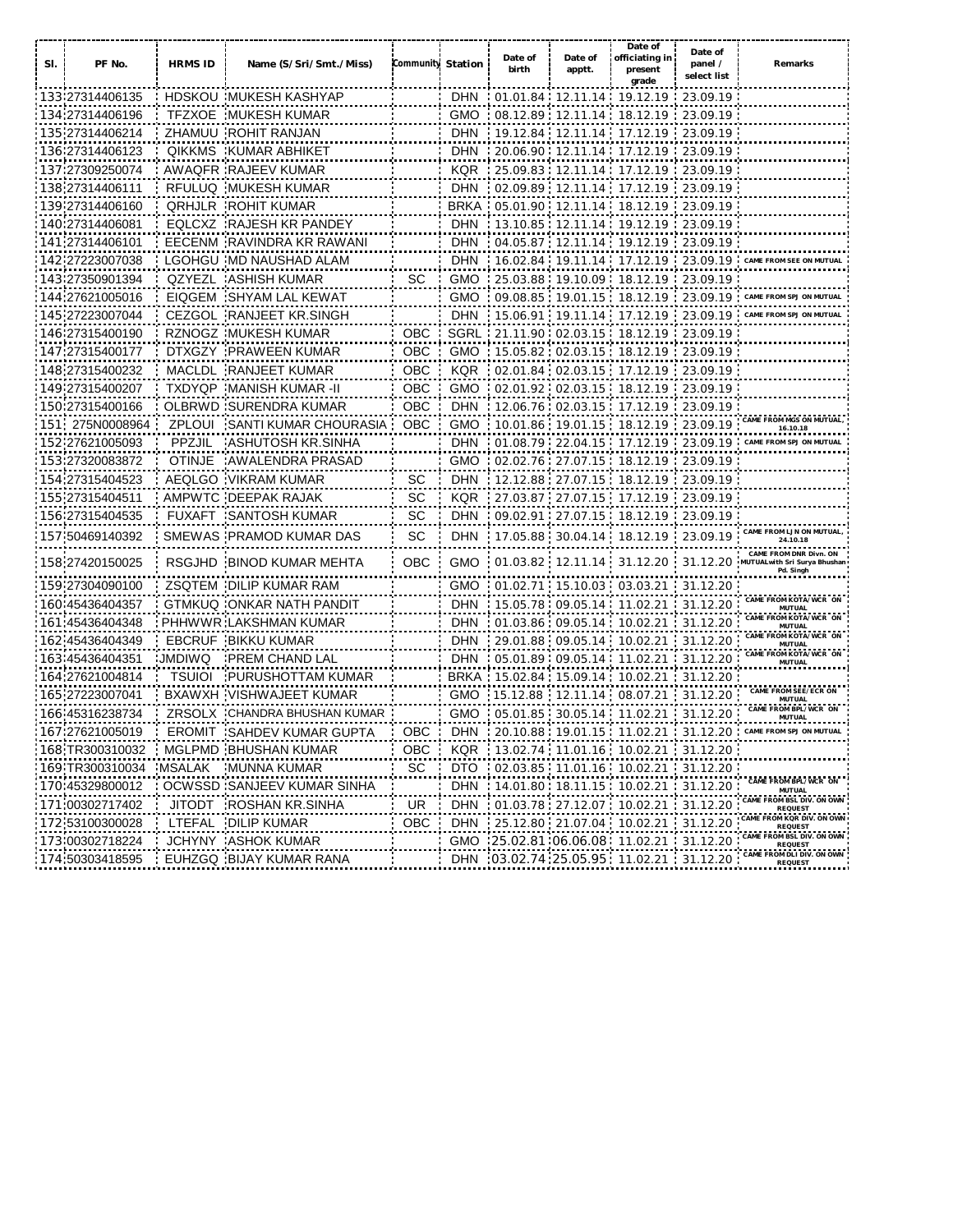| SI. | PF No.         | <b>HRMS ID</b> | Name (S/Sri/Smt./Miss)                                   | <b>Community Station</b> | Date of<br>birth           | Date of<br>apptt. | Date of<br>officiating in<br>present<br>grade     | Date of<br>panel /<br>select list | Remarks                                                         |
|-----|----------------|----------------|----------------------------------------------------------|--------------------------|----------------------------|-------------------|---------------------------------------------------|-----------------------------------|-----------------------------------------------------------------|
|     |                |                |                                                          |                          |                            |                   |                                                   |                                   |                                                                 |
|     |                |                | :CATEGORY : TRAVELING TICKET EXAMINER/SR.TICKET EXAMINER |                          |                            |                   |                                                   |                                   |                                                                 |
|     |                |                | Scale: Rs.5200-20200/-                                   |                          |                            |                   | SANC.STRENGTH - 99                                |                                   |                                                                 |
|     |                |                | : Grade Pay : Rs 2800/- (LEVEL- 5)                       |                          |                            |                   |                                                   |                                   |                                                                 |
|     | 27309395337    |                | RIEERE AVINASH KUMAR TRIPATHY                            |                          | GMO  05.08.70  13.07.98    |                   |                                                   |                                   | 17.06.05 Suitable for TTI                                       |
|     | 2 27309390868  |                | OPCWYK JAI PRAKASH TIRU                                  | <b>ST</b>                |                            |                   | SGRL: 10.06.64 07.04.97 03.08.17 21.12.15         |                                   |                                                                 |
|     | 3 27314406172  |                | ADAPSN RAMAKANT PRASAD                                   |                          |                            |                   | KQR : 09.06.83 : 12.11.14 : 10.09.20 : 31.07.19 : |                                   |                                                                 |
|     | 4 18529802261  |                | ZIJKDK JYOTI KUMARI (PH)                                 |                          |                            |                   | KQR : 20.10.89 : 28.03.17 : 10.09.20 : 31.07.19 : |                                   | AME FROM RNC ON MUTU.<br>23.07.18                               |
|     | 5 45429802126  |                | PURWUY BIJAY KUMAR THAKUR                                |                          |                            |                   |                                                   |                                   | GMO : 05.03.81 30.06.17 08.09.20 31.07.19 CAME FROM KOTA/WCR OF |
|     | 6 45429802215  |                | YYDWES RAM SAGAR PRASAD                                  |                          | OBC BRKA 25.07.82 26.07.17 |                   |                                                   | $-31.07.19$                       | CAME FROM KOTA/WCR O<br>MUTUAL                                  |
|     | 7 45429802240  |                | XPRWIW MANISH KUMAR                                      |                          |                            |                   | GMO 03.10.82 05.08.17 08.09.20 31.07.19           |                                   | CAME FROM KOTA/WCR ON<br>MUTUAL                                 |
|     | 8 27329803885  |                | XUOHDY RAJEEV KUMAR SHARMA                               | OBC :                    |                            |                   | KQR 15.03.85 28.08.17 10.09.20 31.07.19           |                                   | <b>DRQ</b>                                                      |
|     | 9 27329803883  |                | WGBURI AVINASH KUMAR                                     |                          | BRKA 20.12.88 28.08.17     |                   |                                                   | 31.07.19                          | <b>DRQ</b>                                                      |
|     | 10 27229803645 |                | LAHKCW JITENDRA KUMAR                                    | <b>SC</b>                | BRKA 01.01.81 01.06.17     |                   |                                                   | 31.07.19                          | FROM SEE/ECR ON<br>MUTUAL 31.07.18                              |
|     | 11 27329803881 |                | JTSNNT PAPPU KUMAR                                       | SC.                      | BRKA 02.04.88 28.08.17     |                   |                                                   | :31.07.19:                        | <b>DRQ</b>                                                      |
|     | 12 27329803882 |                | CDKPSK RANDHEER KUMAR                                    |                          | BRKA 15.11.90 28.08.17     |                   |                                                   | :31.07.19:                        | <b>DRQ</b>                                                      |
|     | 13 42504627845 |                | ATGAJQ NAWAL KISHORE PASWAN                              | SC.                      | BRKA 05.04.77 17.01.11     |                   |                                                   | :31.07.19:                        |                                                                 |
|     | 14 27329804366 |                | INQJJT NAMISH KUMAR                                      |                          |                            |                   | GMO 02.10.83 20.04.18 08.09.20 31.07.19           |                                   | <b>DRQ</b>                                                      |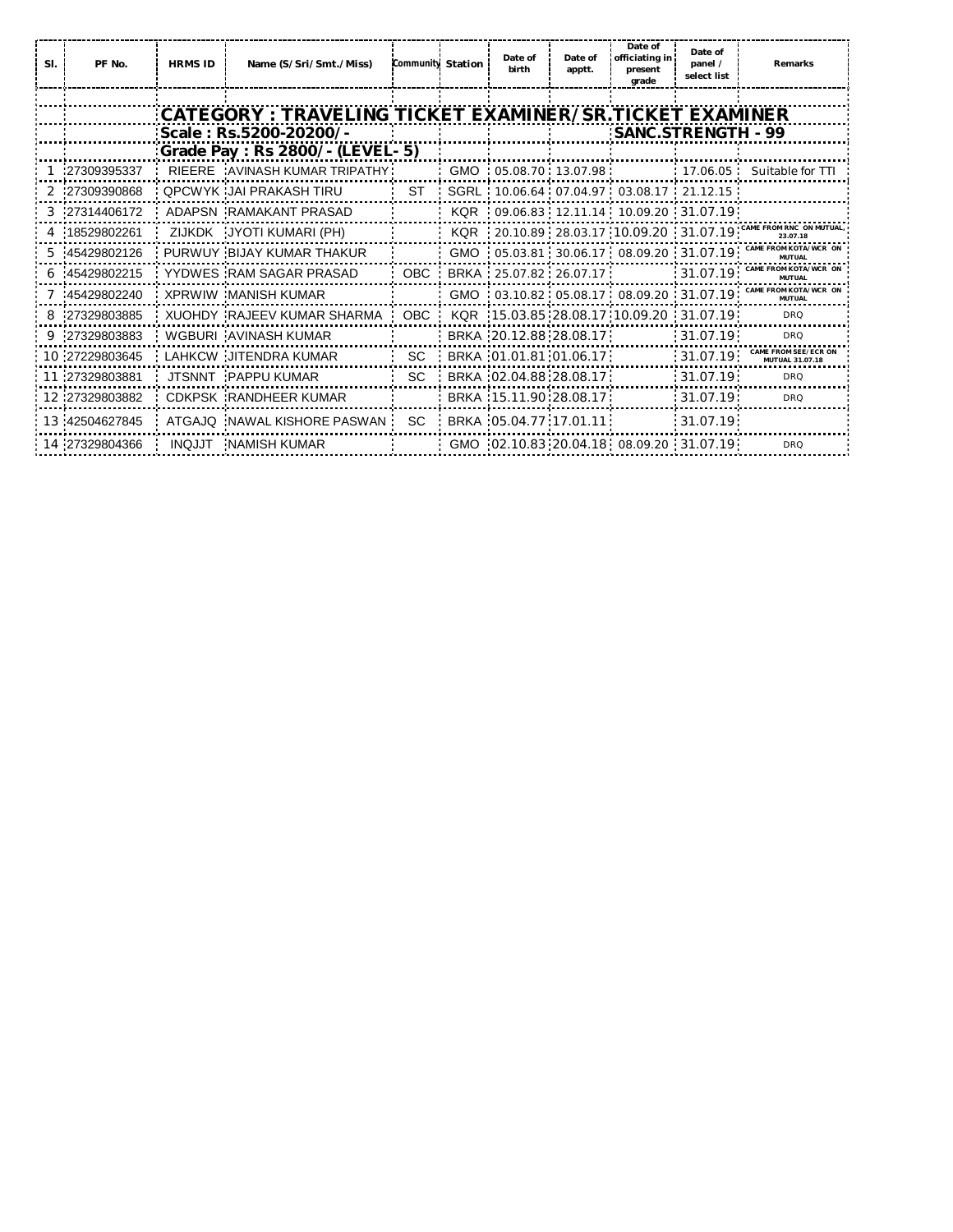| -31.<br>------- | PF No.<br>-------------------------------------- | HRMS ID | :/Sri/Smt./Miss)<br>Name<br>--------<br>-------- | Community<br>---------- | Station<br>------ | Date of<br>birth<br>-----<br>------- | Date of<br>apptt.<br>------<br>---------- | Date of<br>officiating in<br>present<br>arade<br>---------- | Date of<br>panel.<br>select list<br>-------- | Remarks<br>------<br>------------------- |  |
|-----------------|--------------------------------------------------|---------|--------------------------------------------------|-------------------------|-------------------|--------------------------------------|-------------------------------------------|-------------------------------------------------------------|----------------------------------------------|------------------------------------------|--|
|-----------------|--------------------------------------------------|---------|--------------------------------------------------|-------------------------|-------------------|--------------------------------------|-------------------------------------------|-------------------------------------------------------------|----------------------------------------------|------------------------------------------|--|

## **COMMERCIAL DEPARTMENT**

# **Category : COMMERCIAL SUPERINTENDENT (CLERK CADRE) SANC.STRENGTH : 80**

|                  | Scale: Rs.9300-34800/-           |                   |                                           |                |                        |                       | GP-4600/-(Level-7) |                                |                                                                 |                                                   |                     |
|------------------|----------------------------------|-------------------|-------------------------------------------|----------------|------------------------|-----------------------|--------------------|--------------------------------|-----------------------------------------------------------------|---------------------------------------------------|---------------------|
| <b>SI</b><br>No. | P.F. No.                         | <b>HRMS</b><br>ID | <b>NAME</b> (Sri/Smt.)                    | Desig.         | Com.                   | Stn.                  | <b>DOB</b>         | <b>DOA</b>                     | Date of<br><b>Officiati</b><br>ng in<br><b>Present</b><br>Grade | Date of<br><b>Panel/Selection Remarks</b><br>list |                     |
| -1               | 27309360979                      | <b>HZSJZT</b>     | <b>B.K.SOY</b>                            | CS             | <b>ST</b>              | <b>BRKA</b>           | 15.01.68           | 08.04.91                       | 28.05.12                                                        | 06.03.12                                          |                     |
| 2                | 27309386592                      | <b>UTTJKK</b>     | MANOJ KR. VISHWAKARMA                     | <b>CS</b>      | <b>ST</b>              | <b>DHN</b>            |                    | 12.12.70 20.12.95              | 31.12.12                                                        | 31.12.12                                          | MED.<br>DECTG.      |
| 3                | 27309314271                      | <b>TNPHIM</b>     | <b>GIRIJA PRASAD</b>                      | CWC-I          | <b>SC</b>              | <b>SKTN</b>           |                    | 29.07.63 04.02.86              | 01.11.13                                                        | 08.12.14                                          |                     |
| 4                | 9288703                          |                   | MD. REYAZUDDIN                            | CWC-I          |                        | <b>ZTRI</b><br>/BHULI |                    | 31.03.63 09.04.84              | 01.11.13                                                        | 08.12.14                                          |                     |
| 5                | 27309372714                      |                   | RZWHNM MANOJ KUMAR                        | CS             | <b>ST</b>              | <b>GMO</b>            |                    | 10.07.74 16.11.92              | 01.07.14                                                        | 24.08.15                                          |                     |
| 6                | 27309284450                      |                   | ZPZMHF S.K.PANDEY                         | CS             |                        | <b>KDS</b>            |                    | 12.02.64 18.07.83              | 01.11.13                                                        | 24.08.15                                          |                     |
| 7                | 27309289768                      |                   | NULRDZ V.K.PANDEY                         | CS             |                        | <b>DHN</b>            |                    | 01.01.63 25.01.84              | 01.11.13                                                        | 24.08.15                                          |                     |
| 8                | 27309390911                      | OOEJEU            | <b>U.K.SAH</b>                            | CS             | <b>ST</b>              | <b>KTH</b>            |                    | 03.01.79 15.01.97              | 01.11.13                                                        | 24.08.15                                          |                     |
| 9                | 27309295549                      |                   | OTUWLF KAMAL KHALKO                       | CS             | <b>ST</b>              | <b>BRKA</b>           |                    | 12.01.63 21.02.82              | 01.11.13                                                        | 24.08.15                                          |                     |
| 10               | 27309397371                      | <b>KTQTQA</b>     | <b>USHA DEVI</b>                          | CS             | <b>SC</b>              | <b>CPU</b>            | 08.10.67           | 05.01.98                       | 01.11.13                                                        | 24.08.15                                          |                     |
| 11               | 27307338983                      | ZTFZLA            | R.D.PRASAD                                | CS             | <b>SC</b>              | PEH                   | 12.05.80           | 08.01.98                       | 01.11.13                                                        | 24.08.15                                          |                     |
|                  | 12 27309395246                   | <b>ODHDGI</b>     | KINKAR KR. JHA                            |                |                        | <b>KUJU</b>           | 05.02.75 18.08.98  |                                | 01.11.13 29.10.14                                               |                                                   | MED<br><b>DECTG</b> |
|                  | 13 27309368826                   | <b>TKKTCR</b>     | <b>MANISH KR DAS</b>                      | CWC-I          | <b>SC</b>              | <b>BRKA</b>           |                    | 04.12.70 02.07.91              | 15.03.15                                                        | 08.12.14                                          |                     |
|                  | 14 27309347926                   |                   | HRBBGE HIRA RAJAK                         | CWC-I          | <b>SC</b>              | <b>CNPR</b>           |                    | 22.01.63 03.12.87              | 11.02.15                                                        | 08.12.14                                          |                     |
|                  | 15 27309362381                   |                   | EGQJYH H.S.BISI                           | CWC-I          | <b>ST</b>              | RAY                   |                    | 26.08.67 24.04.90              | 11.02.15                                                        | 08.12.14                                          |                     |
| 16               | 27309301197                      | <b>KXYMEJ</b>     | NIWAS CHOUDHARY                           | CS             |                        | <b>CRP</b>            |                    | 17.01.63 20.05.85              | 08.10.15                                                        | 24.08.15                                          |                     |
| 17               | 27309333356                      | <b>REYPBS</b>     | <b>KAILASH SINGH</b>                      | CS             |                        | <b>CPU</b>            |                    | 01.04.65 04.08.86              | 08.10.15                                                        | 24.08.15                                          |                     |
|                  | 18 27309333381                   | <b>LCOTUS</b>     | F.A.KHAN                                  | CS             |                        | <b>SGRL</b>           |                    | 01.03.62 03.11.86              | 08.10.15                                                        | 24.08.15                                          |                     |
| 19               | 27309368772                      |                   | HRMYJR S.R.MEENA                          | CWC-I          | <b>ST</b>              | <b>KRSL</b>           |                    | 15.06.63 26.11.90              | 31.12.15                                                        | 31.12.15                                          |                     |
| 20               | 27309368814                      | ANZBBA            | P.A.J.TOPNO                               | CWC-I          | <b>ST</b>              | <b>JAN</b>            | 03.11.67 10.04.91  |                                | 31.12.15                                                        | 31.12.15                                          |                     |
| 21               | 27309352752                      |                   | IAYUWQ RENU GUPTA                         | CS             |                        | <b>DHN</b>            |                    | 04.06.63 17.08.88              | 03.11.16                                                        | 06.07.16                                          |                     |
| 22               | 27304667062                      | <b>BPCRXQ</b>     | <b>MANOHAR ROY</b>                        | CS             |                        | <b>KQR</b>            | 18.03.71           | 23.09.93                       | 07.01.17                                                        | 06.07.16                                          |                     |
| 23               | 27309342746                      | <b>GSKJTK</b>     | <b>U.K.GUPTA</b>                          | CS             |                        | <b>GMIA</b>           |                    | 10.05.66 17.12.87              | 07.01.17                                                        | 06.07.16                                          |                     |
|                  | 24 27309317442                   |                   | HNRLMH K.M.SIVASTAVA                      | CS             |                        | <b>DHN</b>            | 22.01.65           | 5.3.86                         | 07.01.17                                                        | 06.07.16                                          |                     |
|                  | 25 27309378777                   |                   | BNFHXO R.G.MONDAL                         | CS             |                        | <b>HZD</b>            | 26.06.75           | 13.3.94                        | 01.01.17                                                        | 06.07.16                                          |                     |
|                  | 26 27304685532                   |                   | THSQON K.K.MONDAL                         | CS             |                        | <b>CRP</b>            |                    | 18.02.70 15.12.93              | 23.01.17                                                        | 06.07.16                                          |                     |
|                  | 27 27309411884                   |                   | DXTMWU SUSHILA KULU                       | CS             | <b>ST</b>              | <b>BRKA</b>           | 07.03.69 04.12.01  |                                | 18.1216                                                         | 06.07.16                                          |                     |
|                  | 28 27309357877                   |                   | LWCAMT B.P.VERMA                          | CS             |                        |                       |                    | HZD 05.07.65 25.09.89 25.07.18 |                                                                 | 06.07.16                                          |                     |
|                  | 29 27307284410                   |                   | FCNGDP SATYA NARAYAN SINHA                | CS             |                        | <b>DTO</b>            |                    | 10.01.62 22.05.85              | 06.11.17                                                        | 06.07.16                                          |                     |
|                  | 30 27309373366                   |                   | AJYNEX A.N.PRAJAPATI                      | CS             |                        | <b>PTRU</b>           |                    | 06.01.74 08.06.92              | 18.12.16                                                        | 06.07.16                                          |                     |
|                  | 31 27309378728                   |                   | DDUIJZ B.P.YADAV                          | CS             |                        | <b>PNME</b>           |                    | 10.08.72 12.05.94              | 06.11.17                                                        | 06.07.16                                          |                     |
|                  | 32 27309314052                   |                   | MAXTJJ A.HAQUE                            | CWC-I          |                        | <b>KDS</b>            |                    | 01.01.64 30.09.85              | 03.11.17                                                        | 06.10.17                                          |                     |
|                  | 33 27309368838                   |                   | ZSXTGZ   P.K. MURMU<br>RFLUOK B.K.CHATTER | CWC-I<br>CWC-I | <b>ST</b><br><b>SC</b> | <b>CNPR</b>           |                    | 17.06.69 02.07.91<br>15.12.93  | 03.11.17<br>03.11.17                                            | 06.10.17                                          |                     |
|                  | 34 27309378698<br>35 27309342734 |                   | GIFCUS S.K.BAIDYA                         | CWC-I          |                        | <b>MGME</b><br>PEH    | 18.10.71           | 09.07.63 03.06.87              | 03.11.17                                                        | 06.10.17<br>06.10.17                              |                     |
|                  | 36 27309360955                   |                   | FMWSMG S.N.CHATTOPADHYAYA                 |                |                        | <b>GMO</b>            | 21.09.66           | 18.4.90                        | 17.06.20                                                        | 16.03.20                                          |                     |
|                  | 37 27309347872                   |                   | HYHPCB RAMESH PRASAD                      |                |                        | <b>SKTN</b>           | 02.08.64           | 24.8.87                        | 20.06.20                                                        | 16.03.20                                          |                     |
|                  | 38 27309358481                   |                   | EAETWB F.AKHTAR                           |                |                        | <b>BRWD</b>           | 15.03.66           | 21.6.90                        | 17.06.20                                                        | 16.03.20                                          |                     |
|                  | 39 27304654316                   |                   | FTENWQ P.K.SINGH                          |                |                        | <b>PNME</b>           |                    | 01.01.65 26.11.90              | 28.06.20                                                        | 16.03.20                                          |                     |
|                  | 40 27309367032                   |                   | <b>GRTBON ANIL KR. PRASAD</b>             |                |                        | <b>HZD</b>            | 27.02.67 23.09.91  |                                | 04.07.20                                                        | 16.03.20                                          |                     |
|                  | 41 27309602860                   |                   | FCYJWK MALTI VIDYARTHI                    |                |                        | <b>HZD</b>            | 05.05.66 22.06.93  |                                | 16.06.20                                                        | 16.03.20                                          |                     |
|                  | 42 27312102313                   |                   | CHELUN R.K.SINGH                          |                |                        | <b>DHN</b>            | 16.01.74           | 1.2.93                         | 19.06.20                                                        | 16.03.20                                          |                     |
|                  | 43 27309376720                   |                   | AKPTSK P.K.DIGPATI                        |                |                        | <b>JAN</b>            | 01.01.67           | 1.2.93                         | 16.06.20                                                        | 16.03.20                                          |                     |
|                  | 44 27309420836                   |                   | UYDYZC RITU PHILIP                        |                | <b>ST</b>              | <b>DHN</b>            |                    | 18.10.78 08.10.03              | 19.06.20                                                        | 16.03.20                                          |                     |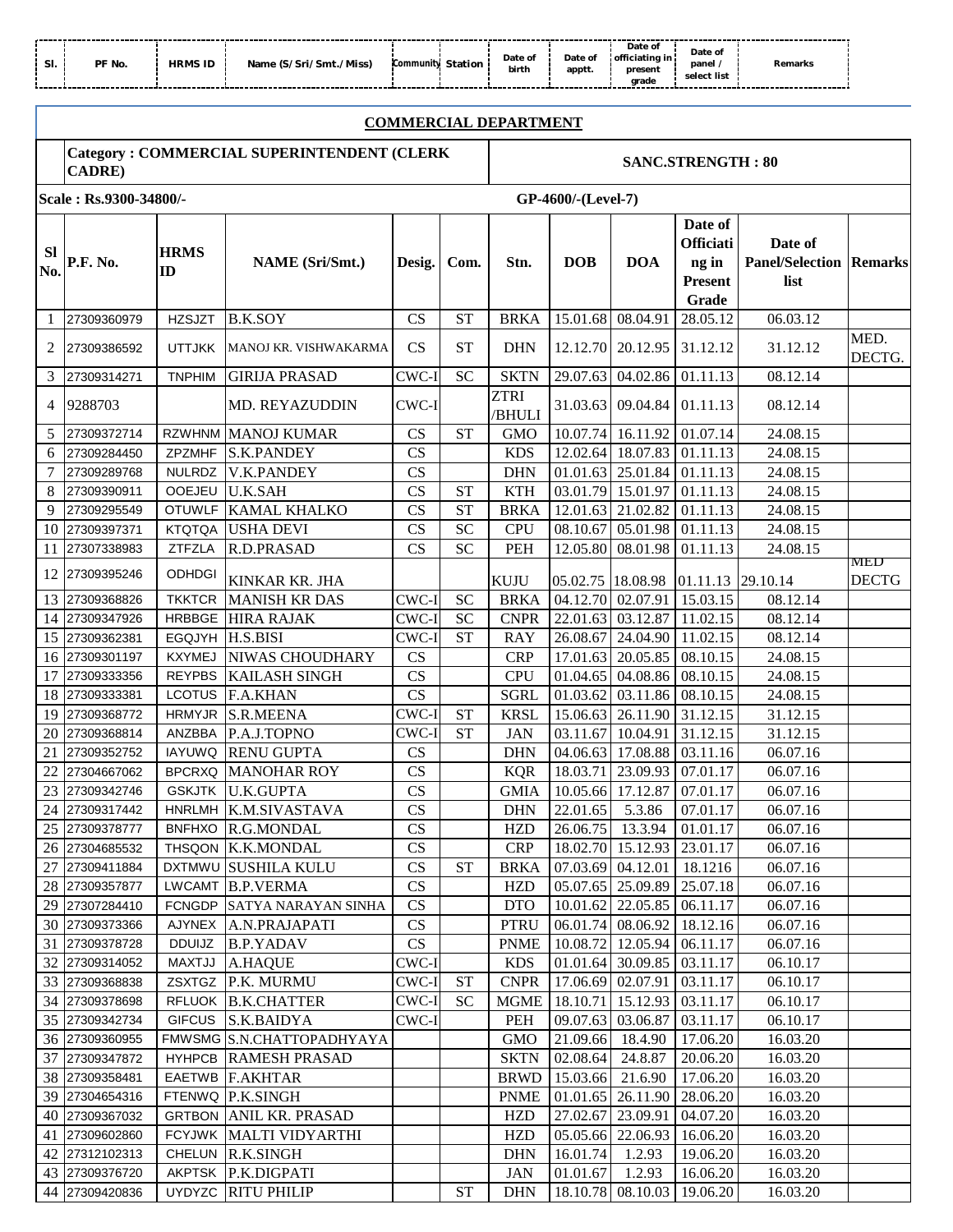| SI.              | PF No.         | <b>HRMS ID</b>         | Name (S/Sri/Smt./Miss)                                             | Community Station |            | Date of<br>birth | Date of<br>apptt. | Date of<br>officiating in<br>present<br>grade | Date of<br>panel /<br>select list                               | Remarks                                           |                                        |
|------------------|----------------|------------------------|--------------------------------------------------------------------|-------------------|------------|------------------|-------------------|-----------------------------------------------|-----------------------------------------------------------------|---------------------------------------------------|----------------------------------------|
| 45               | 27309523388    | <b>CTXGYU</b>          | <b>ABHA RANI TIRKEY</b>                                            |                   | <b>ST</b>  | <b>DHN</b>       | 09.08.66          | 09.01.07                                      | 17.06.20                                                        | 16.03.20                                          |                                        |
| 46               | 27309523455    | <b>BYOGCS</b>          | <b>SUPRIYA MINZ</b>                                                |                   | <b>ST</b>  | <b>DHN</b>       | 13.06.87          | 09.01.07                                      |                                                                 | 16.03.20                                          |                                        |
| 47               | 27309379058    | <b>JXQSSX</b>          | S. K. SINHA                                                        |                   |            | <b>DHN</b>       | 04.09.70          | 27.4.93                                       | 17.06.20                                                        | 16.03.20                                          |                                        |
| 48               | 27309375090    | <b>LULHEI</b>          | <b>AJAY KUMAR</b>                                                  |                   |            | <b>KQR</b>       | 06.11.73          | 15.12.93                                      | 16.06.20                                                        | 16.03.20                                          |                                        |
| 49               | 27309383130    | EISMGU                 | <b>RAJESH KUMAR</b>                                                |                   |            | <b>DTO</b>       | 02.01.73          | 18.1.95                                       | 18.06.20                                                        | 16.03.20                                          |                                        |
| 50               | 27309383189    | YEIDWW                 | <b>S.VISWAKARMA</b>                                                |                   |            | <b>BRKA</b>      | 4.10.70           | 18.1.95                                       | 16.06.20                                                        | 16.03.20                                          |                                        |
| 51               | 27309386105    | <b>HNLLSA</b>          | A.K.SRIVASTAVA                                                     |                   |            | <b>CPU</b>       | 13.07.71          | 14.03.96                                      | 18.06.20                                                        | 16.03.20                                          |                                        |
| 52               | 27309397346    |                        | <b>C.PRASAD</b>                                                    |                   |            | <b>KQR</b>       |                   | 05.11.69 28.06.97                             | 16.06.20                                                        | 16.03.20                                          |                                        |
| 53               | 27309392737    | <b>HOHLTR</b>          | <b>RUPA SENGUPTA</b>                                               |                   |            | <b>DHN</b>       | 02.01.77          | 14.10.97                                      | 17.06.20                                                        | 16.03.20                                          |                                        |
| 54               | 27309392725    | YEQZEW                 | <b>BABY KUMARY</b>                                                 |                   |            | <b>DHN</b>       | 03.06.73          | 20.10.97                                      | 16.06.20                                                        | 16.03.20                                          |                                        |
| 55               | 27309525270    | <b>MQETFR</b>          | <b>RAJESH KUMAR</b>                                                |                   | <b>SC</b>  | <b>BRWD</b>      | 19.01.80          | 10.09.07                                      | 20.06.20                                                        | 16.06.20                                          |                                        |
| 56               | 27309530939    | EACZDE                 | <b>RINKU KUMARI</b>                                                |                   | <b>SC</b>  | <b>GMO</b>       | 25.12.81          | 09.06.08                                      | 20.06.20                                                        | 16.03.20                                          |                                        |
| 57               | 27309532444    | <b>FUAZTS</b>          | <b>JAIKI KUMAR RAM</b>                                             |                   | <b>SC</b>  | <b>DHN</b>       |                   | 21.06.87 08.07.08                             | 16.06.20                                                        | 16.03.20                                          |                                        |
| 58               | 27309397358    |                        | OMBQLR RAJ KUMARI DEVI                                             |                   |            | <b>KQR</b>       |                   | 04.06.70 20.10.97                             | 12.10.21                                                        | 06.08.21                                          |                                        |
| 59               | 27309397395    |                        | <b>ERNOWD PRODIP KUMAR</b>                                         |                   |            | PRP              |                   | 06.12.65 13.10.98                             | 11.11.21                                                        | 06.08.21                                          |                                        |
| 60               | 27309397589    | <b>IXRYHE</b>          | <b>NEELAM ROY</b>                                                  |                   |            | <b>KQR</b>       |                   | 05.03.70 07.04.98                             | 25.10.21                                                        | 06.08.21                                          |                                        |
| 61               | 27309397516    | <b>ZKOYUQ</b>          | MITHILA KUMARI                                                     |                   |            | <b>BRKA</b>      |                   | 11.06.75 24.02.99                             | 12.10.21                                                        | 06.08.21                                          |                                        |
| 62               | 27309397541    | <b>RKBDRH</b>          | <b>DHARMENDRA KUMAR</b>                                            |                   |            | <b>KQR</b>       |                   | 20.12.66 14.01.99                             | 12.10.21                                                        | 06.08.21                                          |                                        |
| 63               | 27309397553    | QLSMJX                 | DEEPAK KUMAR SINGH                                                 |                   |            | <b>DHN</b>       |                   | 01.01.69 14.01.98                             | 09.10.21                                                        | 06.08.21                                          |                                        |
| 64               | 27309397530    | <b>EHHTEC</b>          | MD. WALI                                                           |                   |            | <b>CRP</b>       |                   | 20.01.68 14.10.98                             |                                                                 | 06.08.21                                          |                                        |
| 65               | 27309397577    | <b>CBBMJH</b>          | SUNIL KUMAR SINGH                                                  |                   |            | <b>PTRU</b>      |                   | 25.01.69 14.01.99                             | 28.12.21                                                        | 06.08.21                                          |                                        |
| 66               | 27309417722    | <b>TPQGAK</b>          | <b>S.C.HANSDA</b>                                                  |                   | <b>ST</b>  | <b>KTH</b>       |                   | 18.07.76 27.08.01                             |                                                                 | 06.08.21                                          |                                        |
| 67               | 27310500492    | <b>UFKUMC</b>          | <b>DILIP KUMAR</b>                                                 |                   | OBC        | <b>DHN</b>       |                   | 14.09.78 04.04.08                             | 09.10.21                                                        | 06.08.21                                          |                                        |
| 68               | 27304168550    | <b>SIYMEP</b>          | ABHISHEK KUMAR                                                     |                   | OBC        | <b>KLRE</b>      |                   | 01.10.88 05.03.13                             |                                                                 | 06.08.21                                          |                                        |
| 69               | 27304168562    | QJJLTI                 | <b>ABHASH ARYA</b>                                                 |                   | OBC        | <b>RRME</b>      | 11.11.86          | 02.03.13                                      | 09.10.21                                                        | 06.08.21                                          |                                        |
|                  | 70 50299906482 | <b>RQJBDP</b>          | MUKESH KR. SINGH                                                   |                   | <b>OBC</b> | <b>DHN</b>       |                   | 05.06.76 05.01.10                             | 09.10.21                                                        | 06.08.21                                          | mutual<br>trfd with<br>Rishideo<br>kr. |
| 71               | 27309362368    | <b>DCZYKR</b>          | A.K. YADAV                                                         | $CWC-II$          |            | PEH              |                   | 02.03.71 17.01.90                             |                                                                 | 06.08.21                                          |                                        |
| 72               | 27309362393    | <b>ETXNJX</b>          | <b>SHIV LAL DASH</b>                                               | $CWC-II$          |            | <b>SKTN</b>      | 01.08.62          | 20.04.90                                      |                                                                 | 06.08.21                                          |                                        |
| 73               | 27309364262    | <b>MHKHCY</b>          | <b>G.K.SRIVASTAVA</b>                                              | $CWC-II$          |            | <b>TORI</b>      | 01.01.72          | 05.10.90                                      |                                                                 | 06.08.21                                          |                                        |
| 74               | 27309263100    | <b>LMKEDF</b>          | <b>DILIP KUMAR</b>                                                 | $CWC-II$          |            | <b>PEH</b>       | 03.04.62          | 13.03.81                                      |                                                                 | 06.08.21                                          |                                        |
|                  | 75 27309359060 | <b>ISYAJW</b>          | <b>MUNNA RAM</b>                                                   | $CWC-H$           | <b>SC</b>  | <b>JAN</b>       |                   | 11.01.69 21.07.90 09.10.21                    |                                                                 | 06.08.21                                          |                                        |
|                  |                |                        |                                                                    |                   |            |                  |                   |                                               |                                                                 |                                                   |                                        |
|                  |                |                        |                                                                    |                   |            |                  |                   |                                               |                                                                 |                                                   |                                        |
|                  |                |                        | <b>Category: CHIEF COMML. CUM</b><br><b>RESERVATION SUPERVISOR</b> |                   |            |                  |                   |                                               | <b>SANC.STRENGTH: 184</b>                                       |                                                   |                                        |
|                  |                | Scale: Rs.9300-34800/- |                                                                    |                   |            |                  |                   | <b>Grade Pay : Rs.4200/-(Level-6)</b>         |                                                                 |                                                   |                                        |
| <b>SI</b><br>No. | P.F. No.       |                        | <b>NAME</b> (Sri/Smt.)                                             | Desig.            | Com.       | Stn.             | <b>DOB</b>        | <b>DOA</b>                                    | Date of<br><b>Officiati</b><br>ng in<br><b>Present</b><br>Grade | Date of<br><b>Panel/Selection Remarks</b><br>list |                                        |
| 1                | 27309383177    |                        | QKNOOZ N.L.PRASAD                                                  |                   |            | <b>GHD</b>       |                   | 01.01.66 18.01.95                             |                                                                 | 16.03.20                                          |                                        |
| 2                | 27309421294    | <b>PZQLCE</b>          | <b>SANJAY KUMAR</b>                                                |                   |            | <b>GHD</b>       | 02.01.81          | 01.08.03                                      | 03.01.11                                                        | 03.01.11                                          | MED DECTG                              |
| 3                | 27304627839    | <b>BJBEWD</b>          | <b>DHARMENDRA KUMAR</b>                                            |                   | OBC        | <b>KQR</b>       |                   | 15.02.87 19.11.13                             | 19.11.13                                                        | 29.04.13                                          |                                        |
| 4                |                |                        | NITISH KUMAR                                                       |                   | OBC        | <b>RNQ</b>       |                   | 15.02.85 19.11.13                             | 19.11.13                                                        | $\overline{29.04.13}$                             | <b>REMOVE</b>                          |
| 5                | 27304185663    | <b>UIFJAD</b>          | <b>RAJESH KUMAR SINGH</b>                                          |                   |            | <b>CRP</b>       |                   | 11.01.75 16.11.13                             | 19.11.13                                                        | 29.04.13                                          |                                        |
| 6                | 27309410326    |                        | OQZRBZ JEDAN BAHA BARLA                                            | CWC-II            | <b>ST</b>  | PEH              |                   | 11.01.80 12.04.99                             | 01.11.13                                                        | 27.10.14                                          |                                        |
| 7                | 27309397565    | <b>SDCSKC</b>          | <b>ARSHAD IMAM</b>                                                 |                   |            | <b>GMO</b>       |                   | 01.08.67 14.01.98                             | 01.11.13                                                        | 24.08.15                                          |                                        |
| 8                | 27309397528    | <b>JEIYIA</b>          | <b>B. UPADHYAY</b>                                                 |                   |            | <b>PNME</b>      |                   | 28.01.67 14.01.98                             | 01.11.13                                                        | 24.08.15                                          |                                        |
| 9                | 27309400722    | ONSBZG                 | <b>DHARAMBIR KR. SINGH</b>                                         |                   |            | <b>KQR</b>       |                   | 02.02.69 02.11.99                             | 01.01.16                                                        | 24.08.15                                          |                                        |
|                  | 10 27309400734 | <b>YTJSPT</b>          | <b>MANOJ KUMAR</b>                                                 |                   |            | <b>DHN</b>       |                   | 10.08.74 27.07.99                             | 01.11.13                                                        | 24.08.15                                          |                                        |
| 11               | 27309400746    | ONIIQD                 | POLI SEN                                                           |                   |            | <b>DHN</b>       |                   | 01.02.65 27.07.99 01.11.13                    |                                                                 | 24.08.15                                          |                                        |
|                  | 12 27309393237 | <b>JOPNCB</b>          | REKHA KUMARI                                                       |                   |            | <b>DHN</b>       |                   | 05.07.73 14.10.97                             | 01.11.13                                                        | 24.08.15                                          |                                        |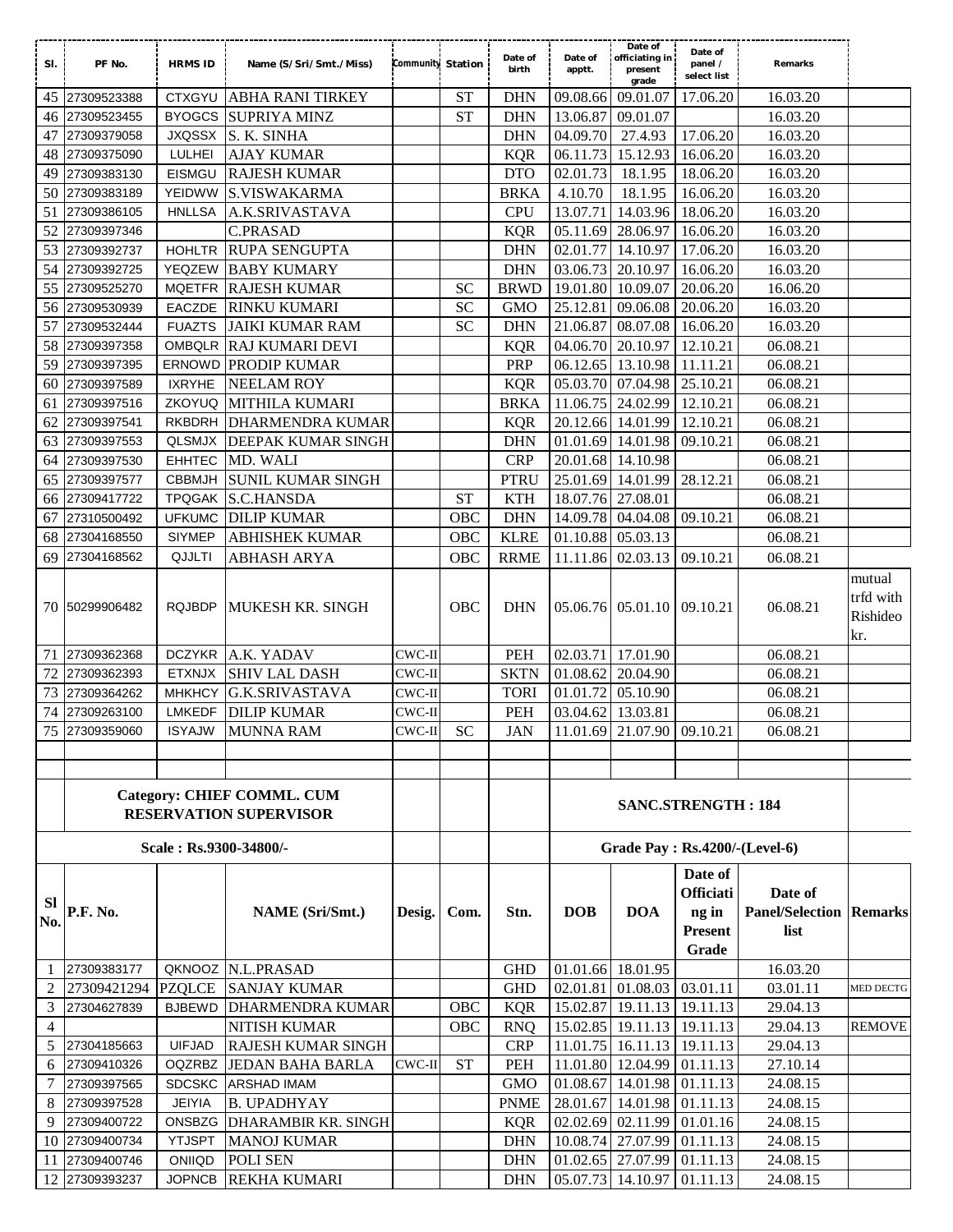| SI. | PF No.                           | <b>HRMS ID</b> | Name (S/Sri/Smt./Miss)                          | Community Station |                    | Date of<br>birth           | Date of<br>apptt. | Date of<br>officiating in<br>present<br>grade   | Date of<br>panel /<br>select list | Remarks                                |                 |
|-----|----------------------------------|----------------|-------------------------------------------------|-------------------|--------------------|----------------------------|-------------------|-------------------------------------------------|-----------------------------------|----------------------------------------|-----------------|
| 13  | 27309401866                      | <b>AONQCS</b>  | <b>R.K.SINGH</b>                                |                   |                    | <b>DHN</b>                 | 31.01.83          | 01.12.00                                        | 01.11.13                          | 24.08.15                               |                 |
| 14  | 27309405150                      |                | WOPRDH LILO MAHATO                              |                   |                    | <b>PNME</b>                | 06.05.67          | 02.11.00                                        | 01.11.13                          | 24.08.15                               |                 |
| 15  | 27309405173                      | ZRGSAP         | <b>SOMNATH TIWARY</b>                           |                   |                    | <b>DHN</b>                 | 03.09.78          | 02.11.00                                        | 01.11.13                          | 24.08.15                               |                 |
| 16  | 27309405136                      | <b>XLBFAP</b>  | RAJEEV KUMAR JHA                                |                   |                    | <b>DHN</b>                 | 15.01.80          | 02.11.00                                        | 01.11.13                          | 24.08.15                               |                 |
| 17  | 27309405884                      | <b>MTAHMT</b>  | <b>SATYAJIT PAUL</b>                            |                   |                    | <b>DHN</b>                 | 01.08.80          | 22.03.01                                        | 01.11.13                          | 24.08.15                               |                 |
|     | 18 27360201320                   | <b>KOHJNW</b>  | S.K.Thakur                                      |                   |                    | <b>DHN</b>                 | 01.03.79          | 06.03.06                                        | 01.11.13                          | On being med.dect<br>absorbed as CCC & |                 |
|     | 27312131600                      | <b>RFLJMZ</b>  |                                                 |                   |                    | <b>GMO</b>                 | 15.3.82           | 25.6.01                                         |                                   | reported on 06.02.19                   |                 |
| 19  |                                  |                | <b>KUMAR ALOK</b>                               |                   |                    |                            |                   |                                                 | 01.11.13                          | 24.08.15                               |                 |
| 20  | 27309405161                      | <b>GYPKUC</b>  | <b>B.KUNDU</b>                                  |                   |                    | <b>KQR</b>                 | 11.09.64          | 02.11.00                                        | 01.11.13                          | 24.08.15                               |                 |
| 21  | 27309405896                      | QBZSKX         | <b>PAWAN KUMAR</b>                              |                   |                    | <b>DHN</b>                 |                   | 06.01.66 20.03.01                               | $\overline{01.11.13}$             | 24.08.15                               |                 |
| 22  | 27313699283                      | PIINDZ         | <b>SURESH CHOWDHURY</b>                         |                   |                    | <b>DHN</b>                 | 05.04.74          | 28.02.97                                        | 01.11.13                          | 24.08.15                               |                 |
| 23  | 27309389891                      | GESPOU         | <b>UJJAL GUPTA</b>                              |                   |                    | <b>GMO</b>                 |                   | 16.01.73 25.06.97                               | 01.11.13                          | 24.08.15                               |                 |
| 24  | 27309397656                      | <b>SIHTYF</b>  | <b>KALIKA PRASAD</b>                            |                   |                    | <b>SKTN</b>                |                   | 05.03.76 14.01.99                               | 01.11.13                          | 24.08.15                               |                 |
| 25  | 27309397670                      | <b>RIAOKL</b>  | <b>RAJIV PRASAD</b>                             |                   |                    | <b>DHN</b>                 |                   | 15.02.73 14.01.99                               | 03.03.16                          | 24.08.15                               |                 |
| 26  | 27309410016                      | <b>DFXWAH</b>  | <b>NAMITA DEY</b>                               |                   |                    | <b>GMO</b>                 | 02.01.72          | 24.01.02                                        | 01.11.13                          | 24.08.15                               |                 |
| 27  | 27309419718                      | <b>MTJRQO</b>  | <b>RAJESH KUMAR</b>                             |                   |                    | <b>KQR</b>                 | 04.05.81          | 26.08.03                                        | 01.11.13                          | 24.08.15                               |                 |
| 28  | 27309420708                      | <b>JODZBM</b>  | <b>MANISH KR. SINGH</b>                         |                   |                    | <b>BRKA</b>                | 16.06.82          | 03.07.03                                        | 01.11.13                          | 24.08.15                               |                 |
| 29  | 27309420721                      | <b>IXGUHF</b>  | NAGENDRA KUMAR                                  |                   |                    | SGRL                       | 28.01.81          | 03.07.03                                        | 01.11.13                          | 24.08.15                               |                 |
| 30  | 27309420733                      | <b>ATNRFC</b>  | <b>MAHESH KUMAR</b>                             |                   |                    | <b>KQR</b>                 | 05.10.81          | 03.07.03                                        | 28.10.15                          | 24.08.15                               |                 |
| 31  | 27309420691                      | <b>MGUNFO</b>  | <b>SASHI BHUSAN</b>                             |                   |                    | <b>DHN</b>                 | 15.06.83          | 03.07.03                                        | 01.11.13                          | 24.08.15                               |                 |
| 32  | 27309420745                      | <b>BQZINK</b>  | LEKHA RAJ MAHATO                                |                   |                    | <b>JAN</b>                 | 10.05.74          | 03.07.03                                        | 01.11.13                          | 24.08.15                               |                 |
| 33  | 27309525282                      | <b>HNOBLU</b>  | PREM KR. PRASAD                                 |                   | <b>ST</b>          | <b>CRP</b>                 | 04.01.80          | 10.09.07                                        | 01.11.13                          | 24.08.15                               |                 |
| 34  | 27309532456                      | <b>JLUURP</b>  | KRISHNA CHANDRA MANDI                           |                   | <b>ST</b>          | <b>DTO</b>                 | 11.10.80          | 08.07.08                                        | 01.11.13                          | 24.08.15                               |                 |
| 35  | 273TR140069                      | <b>OSCGJH</b>  | <b>BIRENDRA KR BIRENDRA</b>                     |                   | OBC                | <b>BRKA</b>                | 01.03.83          | 03.04.14                                        | 03.04.14                          | 29.11.13                               |                 |
| 36  | 273TR140068                      | <b>UMBHNY</b>  | <b>BINAY RAJ</b>                                |                   | OBC                | <b>CRP</b>                 | 10.02.86          | 03.04.14                                        | 03.04.14                          | 29.11.13                               |                 |
| 37  | 273TR140066                      | <b>EJXZWQ</b>  | <b>NEERAJ KUMAR</b>                             |                   | OBC                | <b>TORI</b>                | 10.01.86          | 03.04.14                                        | 03.04.14                          | 29.11.13                               |                 |
|     |                                  |                |                                                 |                   |                    |                            |                   |                                                 |                                   |                                        |                 |
| 38  | 332NP215673                      |                | ZFNRWG Nitya Nand Nayak                         |                   |                    | <b>DHN</b>                 | 22.12.1975        | 09.1.14                                         |                                   |                                        | Came on         |
|     |                                  |                |                                                 |                   |                    |                            |                   |                                                 |                                   |                                        | mutual<br>trfd. |
| 39  | 273TR140067                      | <b>GZUXLC</b>  | <b>SIYARAM SAHOO</b>                            |                   | <b>KQR</b>         | <b>PNME</b>                |                   | 22.05.86 03.04.14                               | 03.04.14                          | 29.11.13                               |                 |
| 40  | 27309378753                      | <b>EHMDDL</b>  | R.K.VERMA                                       | $CWC-II$          |                    | <b>KDS</b>                 | 27.12.65          | 09.03.94                                        | 10.02.15                          | 27.10.14                               |                 |
| 41  | 27309378730                      |                | WUBDQA S.N.LAL DAS                              | $CWC-II$          |                    | <b>KDS</b>                 | 14.07.62          | 07.03.94                                        | 28.02.15                          | 27.10.14                               |                 |
| 42  | 27309378704                      |                | NBSNUC B.N.SHAH                                 | CWC-II            |                    | <b>PEH</b>                 |                   | 09.12.67 15.12.93 10.02.15                      |                                   | 27.10.14                               |                 |
|     | 43 27309385216                   |                |                                                 |                   |                    |                            |                   |                                                 |                                   |                                        |                 |
|     |                                  |                | PWMESR SAILANDRA KR SINHA CWC-II                | $CWC-II$          |                    | <b>KLRE</b><br>GMO         |                   | 04.07.68 29.12.95 11.02.15                      | 10.02.15                          | 27.10.14                               |                 |
|     | 44 27309389880                   |                | CRAULC RAJAN KUMAR                              |                   | <b>OBC</b>         |                            |                   | 15.01.66 25.06.97                               | 30.10.14                          | 27.10.14                               |                 |
|     | 45 27309007805                   |                | MKJPAM RAJESHWAR PRASAD                         |                   |                    | <b>RRME</b><br><b>DHN</b>  |                   | 10.03.73 03.02.09                               |                                   | 28.10.14                               |                 |
|     | 46 27304040016                   |                | GJQNJH SANJEEV KR.SINHA                         |                   |                    |                            |                   | 18.10.79 08.10.03                               | 06.10.15                          | 24.08.15                               |                 |
| 47  | 27300006555                      | <b>JAPLES</b>  | NKYNDW MISS MANISHA KUMARI<br><b>ALOK KUMAR</b> |                   |                    | <b>DTO</b><br><b>DHN</b>   |                   | 07.01.86 27.04.04                               | 06.10.15                          | 24.08.15<br>24.08.15                   |                 |
| 49  | 48 27309501058<br>27309502208    | EJZGRF         |                                                 |                   |                    |                            |                   | 20.05.80 05.10.04                               | 06.10.15                          |                                        |                 |
|     | 50 27309501046                   |                | MUKESH KR. SINGH                                |                   |                    | <b>GHQ</b>                 |                   | 05.08.80 08.03.05                               | 21.03.18                          | 24.08.15                               |                 |
|     | 27309505428                      |                | DKZEXK MAHESH KR. MONDAL                        |                   |                    | <b>DHN</b><br><b>KLRE</b>  |                   | 10.11.65 04.01.05<br>05.01.70 12.07.05          | 06.10.15                          | 24.08.15<br>24.08.15                   |                 |
| 51  |                                  |                | PJPSSC RANJAN KUMAR SHARMA                      |                   |                    |                            |                   |                                                 | 06.10.15                          |                                        |                 |
|     | 52 27309397644                   |                | ZJHGPM TAPAS HALDAR                             | $CWC-H$           | <b>SC</b>          | <b>PTRU</b>                |                   | 15.08.73 14.01.99                               | 31.12.15                          | 31.12.15                               |                 |
|     | 53 27309317508                   | <b>GFMCBJ</b>  | NAGENDRA SHARMA                                 | $CWC-II$          |                    | <b>RNQ</b>                 |                   | 03.04.63 30.10.85                               | 31.12.15                          | 31.12.15                               |                 |
|     | 54 27309399550                   | YYAIMY         | <b>JAI RAM PRASAD</b>                           | $CWC$ -II         |                    | JAN                        |                   | 15.11.75 08.04.00                               | 31.12.15                          | 31.12.15                               |                 |
|     | 55 27309399495                   |                | OHUCBX RAJENDRA PRASAD                          | $CWC-II$          |                    | JAN                        |                   | 02.03.63 25.05.00                               | 31.12.15                          | 31.12.15                               |                 |
|     | 56 27309301677                   |                | KATXMC S.L.PASWAN                               | $CWC-II$          | <b>SC</b>          | <b>KLRE</b>                |                   | 20.10.66 25.01.86                               | 31.12.15                          | 31.12.15                               |                 |
| 57  | 27344825560                      | <b>CDITFF</b>  | <b>RAJEN EKKA</b>                               | $CWC-II$          | <b>ST</b>          | <b>KLRE</b>                |                   | 03.12.61 03.03.98                               | 31.12.15                          | 31.12.15                               |                 |
|     | 58 27309527448                   | FQPDEI         | <b>TOPESH KUMAR</b>                             | $CWC-H$           |                    | <b>PTRU</b>                |                   | 15.03.88 14.06.08                               | 31.12.15                          | 31.12.15                               |                 |
|     | 59 27309527450                   |                | ZQQEPF SAVITRI MISHRA                           | $CWC-II$          |                    | PEH                        |                   | 05.09.65 14.06.08                               | 31.12.15                          | 31.12.15                               |                 |
|     | 60 27309345887                   | TPHMIG         | R.N.PRASAD                                      | $CWC-II$          | <b>SC</b>          | <b>RNQ</b>                 |                   | 10.11.66 17.01.88 31.12.15                      |                                   | 31.12.15                               |                 |
| 61  | 27309530976                      | <b>WYCIBQ</b>  | <b>EVA KIRAN BECK</b>                           | CWC-II            | <b>ST</b>          | <b>BHKD</b>                |                   | 10.01.68 04.09.08                               | 31.12.15                          | 31.12.15                               |                 |
|     | 62 27309006552                   | <b>MPBGTL</b>  | <b>VIKASH ANAND MARKUS</b>                      | CWC-II            | ${\cal S}{\cal T}$ | <b>LTHR</b>                |                   | 03.03.77 27.10.09                               | 31.12.15                          | 31.12.15                               |                 |
|     | 63 27309532730                   |                | OWIWBQ RAJESH RAM                               |                   | <b>SC</b>          | <b>JAN</b>                 |                   | 04.08.78 08.01.08                               | 08.12.16                          | 06.07.16                               |                 |
|     | 64 27309536139                   |                | HMUHKY RUBY LONGA                               |                   | <b>ST</b>          | <b>BRKA</b>                |                   | 05.12.73 28.02.09                               | 02.11.16                          | 06.07.16                               |                 |
|     | 65 27304125654<br>66 27309530988 | XNXIGO         | HMWMGC ASHOK SINGH BABRA<br><b>SASHI KUMAR</b>  | $CWC-II$          | <b>SC</b>          | <b>KRSL</b><br><b>LTHR</b> |                   | 01.10.76 07.07.09<br>05.01.83 04.09.08 03.11.17 | 07.11.16                          | 06.07.16<br>06.10.17                   |                 |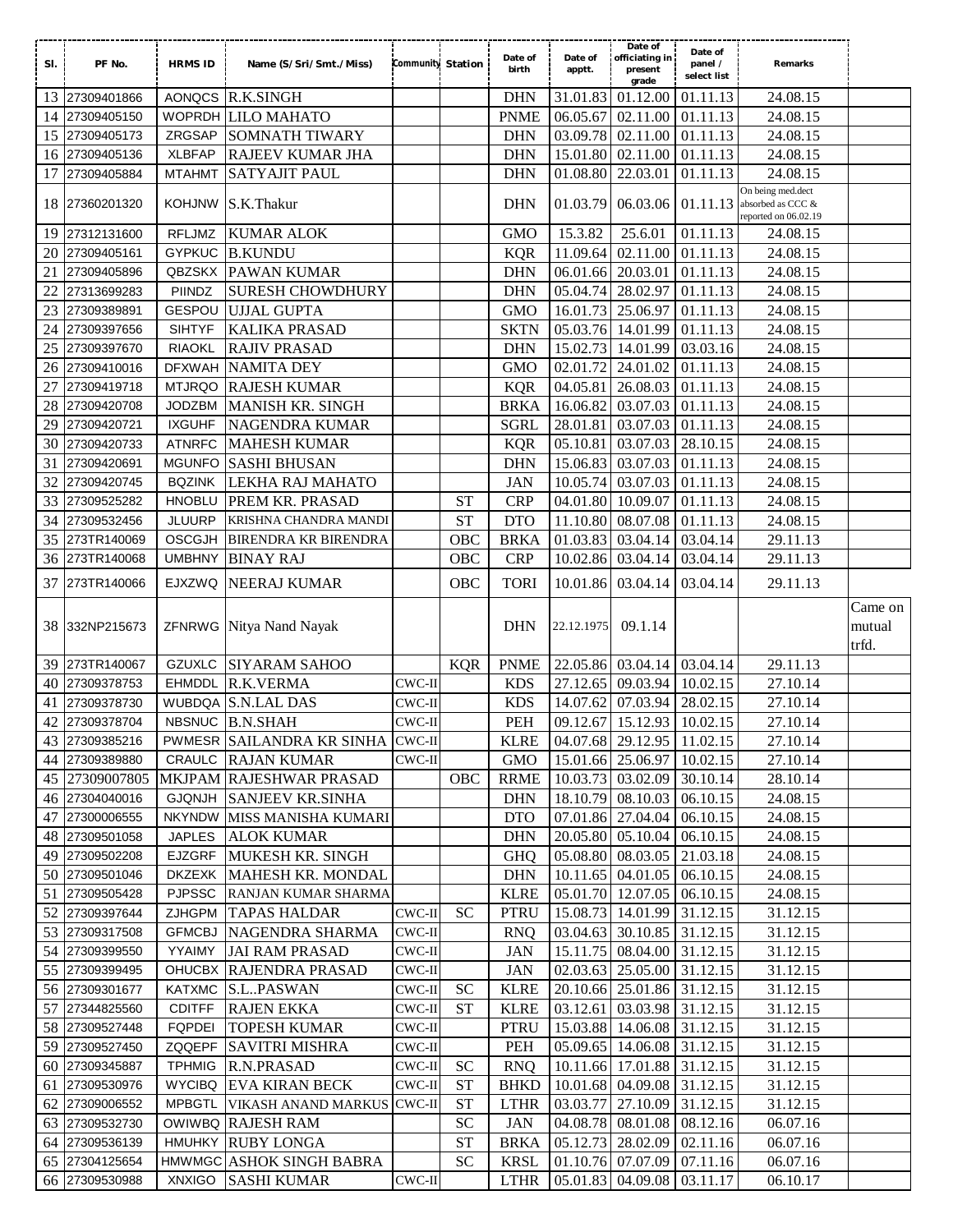|     |                                  |                |                                                     |                          |            |                          |                      | Date of                                         |                      |                      |                                          |  |
|-----|----------------------------------|----------------|-----------------------------------------------------|--------------------------|------------|--------------------------|----------------------|-------------------------------------------------|----------------------|----------------------|------------------------------------------|--|
| SI. | PF No.                           | <b>HRMS ID</b> | Name (S/Sri/Smt./Miss)                              | <b>Community Station</b> |            | Date of                  | Date of              | officiating in                                  | Date of<br>panel /   | Remarks              |                                          |  |
|     |                                  |                |                                                     |                          |            | birth                    | apptt.               | present<br>grade                                | select list          |                      |                                          |  |
|     | 67 27309539451                   |                | HSKGHA RAJNI KUMARI                                 | $CWC-II$                 |            | <b>KTH</b>               | 17.07.81             | 12.11.09                                        | 03.11.17             | 06.10.17             |                                          |  |
|     | 68 27309006539                   |                | DZQGWE RUPA SINGH                                   | $CWC-H$                  |            | <b>KDS</b>               |                      | 12.11.90 12.11.09                               | 03.11.17             | 06.10.17             |                                          |  |
|     | 69 27309006102                   |                | <b>FXSRSR RAVINDRA KUMAR</b>                        | CWC-II                   |            | <b>CRP</b>               |                      | 02.02.80 28.10.09                               | 03.11.17             | 06.10.17             |                                          |  |
|     | 70 27309505430                   | <b>KKGYMB</b>  | <b>MANTOSH DESANDI</b>                              |                          |            | <b>SNFC</b>              |                      | 08.10.76 12.07.05 15.12.16                      |                      | 13.10.17             |                                          |  |
|     | 71 27309511623                   | <b>XJXSWR</b>  | <b>FIROZ AKHTAR</b>                                 |                          |            | <b>TET</b>               |                      | 12.03.84 18.10.05 30.12.17                      |                      | 13.10.17             |                                          |  |
|     | 72 27309511635                   | <b>RIHSLQ</b>  | <b>WAKIL KR. MAHATO</b>                             |                          |            | <b>DHN</b>               | 07.04.87             | 18.10.05 29.12.17                               |                      | 13.10.17             |                                          |  |
|     | 73 27309511659                   | <b>XDQWRT</b>  | <b>VIKASH KUMAR</b>                                 |                          |            | <b>GHD</b>               |                      | 30.01.84 18.10.05 29.12.17                      |                      | 13.10.17             |                                          |  |
|     | 74 27309511611                   |                | SNNWOY M.M.LAKRA                                    |                          |            | <b>GMO</b>               |                      | 14.05.65 18.10.05 01.01.18                      |                      | 13.10.17             |                                          |  |
|     | 75 27309507050                   | LSRRZO         | <b>BACCHA KUMAR</b>                                 |                          |            | <b>KQR</b>               |                      | 02.03.78 15.12.05 29.12.17                      |                      | 13.10.17             |                                          |  |
|     | 76 27309507061                   |                | <b>QMTCDG PANKAJ KUMAR</b>                          |                          |            | <b>DTO</b>               |                      | 01.01.76 15.12.05 30.12.17                      |                      | 13.10.17             |                                          |  |
|     | 77 27313707243                   |                | HDEXDA PRAVEEN KUMAR                                |                          |            | <b>DHN</b>               | 01.08.77             | 20.01.98   29.12.17                             |                      | 13.10.17             |                                          |  |
|     | 78 27309517467                   |                | BNQPQC M.P.SAH                                      |                          |            | <b>KTH</b>               |                      | 16.08.70 12.04.06 31.12.17                      |                      | 13.10.17             |                                          |  |
|     | 79 27309518850                   | AIEJSH         | <b>ABINASH KR. PANDEY</b>                           |                          |            | <b>RRME</b>              |                      | 05.01.73 11.07.06 10.02.18                      |                      | 13.10.17             |                                          |  |
|     | 80 27223008524                   | <b>BNSCRC</b>  | <b>SHAILESH KUMAR</b>                               |                          | OBC        | <b>KQR</b>               | 05.02.92             |                                                 | 12.12.17             | 17.10.17             | <b>GDCE</b>                              |  |
|     | 81 27315407159                   | <b>SUONLE</b>  | <b>VIKASH KUMAR</b>                                 |                          | <b>OBC</b> | <b>SNFC</b>              |                      | 16.10.95 20.12.15 11.12.17                      |                      | 17.10.17             | <b>GDCE</b>                              |  |
|     | 82 20150697                      |                | <b>GIRIRAJ MEENA</b>                                |                          | <b>ST</b>  | <b>SKTN</b>              | 15.01.94             | $22.12.15$ 21.12.17                             |                      | 17.10.17             | <b>GDCE</b>                              |  |
|     | 83 27309530964                   | <b>NIXTYJ</b>  | <b>SURESH YADAV</b>                                 | $CWC-II$                 |            | <b>SGRL</b>              |                      | 15.04.89 04.09.08 01.07.18                      |                      | 01.07.18             |                                          |  |
|     | 84 27309006564                   | <b>TQRIFH</b>  | <b>SUNIL KUMAR SAW</b>                              | $CWC-II$                 |            | <b>KRSL</b>              |                      | 15.09.86 31.03.10 01.07.18                      |                      | 01.07.18             |                                          |  |
|     | 85 27304130248                   | <b>PJZUAR</b>  | J. K. PANDEY                                        | $CWC-H$                  |            | <b>MQX</b>               | 04.08.91             | 15.02.11                                        |                      | 13.08.18             |                                          |  |
|     | 86 27420150572                   |                | BORNRH GOPAL KUMAR                                  |                          | OBC        | <b>RNQ</b>               | 05.12.90             |                                                 | 06.12.18             | 17.10.17             | <b>GDCE</b>                              |  |
|     | 87 27309342758                   | <b>NDIBGT</b>  | S.N. SINGH                                          |                          |            | <b>JAN</b>               | 01.03.65 03.06.87    |                                                 | 08.08.20 15.07.20    |                      |                                          |  |
|     | 88 27309518861                   |                | QMMMTE D.N.YADAV                                    |                          |            | <b>GOMIA</b>             | 01.01.85 11.07.06    |                                                 | 08.08.20             | 15.07.20             |                                          |  |
|     | 89 27309518873                   | TQGRDB         | <b>VIMLESH KR. TIWARY</b>                           |                          |            | <b>CPU</b>               | 08.10.83 11.07.06    |                                                 | 08.08.20             | 15.07.20             |                                          |  |
|     | 90 27309518848                   | AEFAEF         | PINTU KR. SINGH                                     |                          |            | <b>BRKA</b>              | 12.12.83 11.07.06    |                                                 | 08.08.20             | 15.07.20             |                                          |  |
| 91  | 27309519920                      | KCBDKM         | <b>AJAY KR. PRASAD</b>                              |                          |            | <b>TORI</b>              | 14.01.79             | 10.10.06 08.08.20                               |                      | 15.07.20             |                                          |  |
|     | 92 27309519361                   | <b>PKBSZF</b>  | <b>DILWAR ANSARI</b>                                |                          |            | <b>HZD</b>               | 20.01.84 04.12.06    |                                                 | 18.08.20             | 15.07.20             |                                          |  |
|     |                                  |                |                                                     |                          |            |                          |                      |                                                 |                      |                      |                                          |  |
|     | 93 27309519350<br>94 27309519932 | <b>ZHTUKE</b>  | OBWDQS N.K.SANDILYA<br><b>SANTOSH KR. RAM</b>       |                          |            | <b>DHN</b><br><b>GHD</b> | 15.01.74             | 04.12.06<br>04.12.06                            | 08.08.20<br>08.08.20 | 15.07.20<br>15.07.20 |                                          |  |
|     | 95 27309523420                   |                | WAWJRY LAKHINDRA MAHATO                             |                          | OBC        | <b>GHD</b>               | 26.01.79<br>25.05.79 | 09.01.07                                        | 08.08.20             | 15.07.20             |                                          |  |
|     |                                  |                | PINTU NANDAN                                        |                          |            |                          |                      | 09.01.07                                        | 08.08.20             |                      |                                          |  |
|     | 96 27309523431                   | <b>QEHISM</b>  |                                                     |                          | OBC        | <b>DHN</b>               | 21.02.84             |                                                 |                      | 15.07.20<br>15.07.20 |                                          |  |
|     | 97 27309523406                   | <b>SXIULL</b>  | <b>JAYDEEP GHOSH</b>                                |                          |            | <b>DHN</b>               | 01.05.85             | 09.01.07                                        | 08.08.20             |                      |                                          |  |
|     | 98 27309523390<br>99 27309523443 |                | SOBEWU PRAMOD KUMAR                                 |                          | OBC        | <b>GHD</b>               | 27.04.76 09.01.07    |                                                 | 08.08.20             | 15.07.20<br>15.07.20 |                                          |  |
|     | 100 27301997890                  |                | <b>TXUWZX HEMLALL YADAV</b><br>NGTTAM AVINASH KUMAR |                          | OBC        | <b>KLRE</b>              | 15.04.70             | 09.01.07<br>08.02.85 22.09.03 07.08.20 15.07.20 | 08.08.20             |                      |                                          |  |
|     | 101 27309523649                  |                |                                                     |                          | OBC        | <b>KQR</b>               |                      |                                                 |                      |                      |                                          |  |
|     | 102 27301964586                  |                | SANMUJ FIROJ ALAM                                   |                          | OBC        | <b>BRKA</b>              |                      | 16.03.79 28.02.07 08.08.20 15.07.20             |                      |                      |                                          |  |
|     |                                  |                | DKECSZ MANOJ KUMAR SINGH                            |                          |            | <b>KOR</b>               |                      | 25.01.70 08.01.01 08.08.20 15.07.20             |                      |                      | IUI PRUM                                 |  |
|     | 103 27309420757                  | EAYZGN         | <b>SANTOSH KR.TIWARY</b>                            |                          |            | <b>GHD</b>               | 03.01.84 03.07.03    |                                                 |                      | 15.07.20             | SCC & CCC<br>DUE TO<br><b>PUNISHMENT</b> |  |
|     | 104 27308337512                  |                | HQAZTQ SATYENDRA THAKUR                             |                          |            | <b>DHN</b>               |                      | 23.07.72 17.05.92 08.08.20                      |                      | 15.07.20             |                                          |  |
|     | 105 27309524046                  |                | OLRWLU BIBHA DEVI                                   |                          |            | <b>DHN</b>               |                      | 01.01.71 10.04.07 08.08.20 15.07.20             |                      |                      |                                          |  |
|     | 106 27309525312                  |                | WCRNRM POONAM                                       |                          |            | <b>DHN</b>               |                      | 01.01.70 11.07.07 13.08.20 15.07.20             |                      |                      |                                          |  |
|     | 107 27309530472                  | PBDIRA         | PHOOLMATI DEVI                                      |                          |            | <b>GMO</b>               |                      | 01.12.69 07.12.07 08.08.20 15.07.20             |                      |                      |                                          |  |
|     | 108 27309525324                  |                | NXMUXX NIBHA SINGH                                  |                          |            | <b>DHN</b>               |                      | 16.01.80 07.09.07 08.08.20 15.07.20             |                      |                      |                                          |  |
|     | 109 27309525269                  | GANHYF         | <b>ARJUN MAHATO</b>                                 |                          | <b>OBC</b> | <b>JAN</b>               |                      | 05.06.73 10.09.07 08.08.20 15.07.20             |                      |                      |                                          |  |
|     | 110 27309525300                  | OKEPZF         | NILKANTH MONDAL                                     |                          |            | <b>KQR</b>               |                      | 20.08.88 10.09.07 20.08.20 15.07.20             |                      |                      |                                          |  |
|     | 111 27309527369                  | HYZYAL         | <b>SURENDRA KR. SINGH</b>                           |                          | OBC        | <b>CPU</b>               | 10.07.76 08.01.08    |                                                 | 09.08.20 15.07.20    |                      |                                          |  |
|     | 112 27309527357                  | EEDGFE         | <b>NARAYAN PANDIT</b>                               |                          | OBC        | <b>PRP</b>               |                      | 14.01.80 08.01.08 08.08.20 15.07.20             |                      |                      |                                          |  |
|     | 113 27309527345                  | <b>JRELJE</b>  | <b>RAJNISH KUMAR</b>                                |                          | OBC        | <b>PNME</b>              |                      | 15.08.80 08.01.08 08.08.20 15.07.20             |                      |                      |                                          |  |
|     | 114 27309527412                  | ALUMAK         | <b>SACHIN KR. MISHRA</b>                            |                          |            | <b>DHN</b>               |                      | 27.05.89 08.01.08 08.08.20 15.07.20             |                      |                      |                                          |  |
|     | 115 27309527382                  | <b>LXIIIC</b>  | <b>SUDAMA YADAV</b>                                 |                          |            | <b>KLRE</b>              |                      | 12.12.67 08.01.08 08.08.20 15.07.20             |                      |                      |                                          |  |
|     | 116 27309527394                  | <b>JPRPIS</b>  | <b>JITENDRA SINGH</b>                               |                          |            | <b>PTRU</b>              |                      | 13.01.83 08.01.08 08.08.20 15.07.20             |                      |                      |                                          |  |
|     | 117 27309527436                  | LDQDHA         | <b>BABLI DEVI</b>                                   |                          |            |                          |                      | DHN (CO02.08.83 08.01.08 08.08.20 15.07.20      |                      |                      |                                          |  |
|     | 118 953274                       |                | AMIT KUMAR MISHRA                                   |                          |            | <b>BRKA</b>              | 06.02.71             | 08.07.08                                        | 08.08.20 15.07.20    |                      |                                          |  |
|     | 119 27309532420                  |                | SYWSRF LEELAWATI KUMARI                             |                          |            | <b>DHN</b>               | 22.03.88 08.07.08    |                                                 | 08.08.20 15.07.20    |                      |                                          |  |
|     | 120 27324002033                  |                | UUCMCH CHUNI LAL MARANDI                            |                          | <b>ST</b>  | <b>GMIA</b>              | 10.10.77 08.07.08    |                                                 | 08.08.20 15.07.20    |                      |                                          |  |
|     | 121 27309006540                  |                | SXHUPE MUSLIM ANSARI                                |                          |            | <b>SKTN</b>              | 02.05.76 01.04.10    |                                                 | 08.08.20 15.07.20    |                      |                                          |  |
|     | 122 27309419299                  |                | SJMCDF HIRA SINGH                                   |                          | <b>ST</b>  | <b>RNQ</b>               |                      | 09.09.78 05.02.03 08.08.20 15.07.20             |                      |                      |                                          |  |
|     | 123 27304126853                  |                | OHNKWJ SUNIL KUMAR SHARMA                           |                          |            | <b>CNPR</b>              |                      | 04.02.79 01.04.10 08.08.20 15.07.20             |                      |                      |                                          |  |
|     |                                  |                |                                                     |                          |            |                          |                      |                                                 |                      |                      |                                          |  |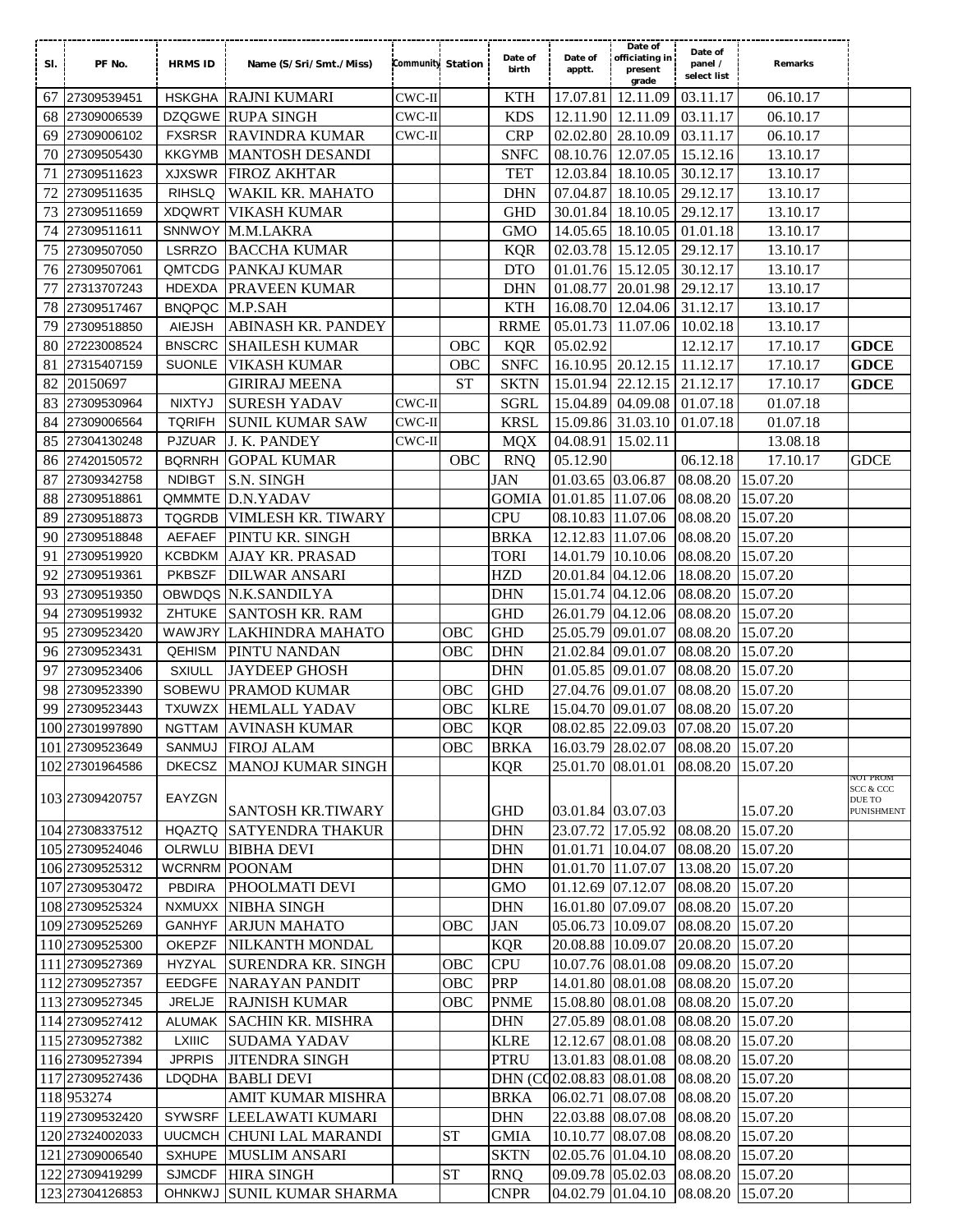| SI.             | PF No.                             | <b>HRMS ID</b> | Name (S/Sri/Smt./Miss)                               | Community Station |                        | Date of<br>birth          | Date of<br>apptt. | Date of<br>officiating in<br>present<br>grade    | Date of<br>panel /<br>select list | Remarks                                |                                                                                |
|-----------------|------------------------------------|----------------|------------------------------------------------------|-------------------|------------------------|---------------------------|-------------------|--------------------------------------------------|-----------------------------------|----------------------------------------|--------------------------------------------------------------------------------|
|                 | 124 27309533515                    | <b>JTBGCN</b>  | <b>RAVISHANKAR KUMAR</b>                             |                   | OBC                    | PRP                       | 30.12.82          | 14.10.08                                         | 08.08.20 15.07.20                 |                                        |                                                                                |
|                 | 125 27309536127                    | <b>JROAUI</b>  | KAUSHAL KR. SHARMA                                   |                   |                        | <b>DHN</b>                | 03.12.89          | 09.03.09                                         | 08.08.20                          | 15.07.20                               |                                                                                |
|                 | 126 27309008330                    | <b>OQAATK</b>  | <b>MITA SINGH</b>                                    |                   |                        | <b>KTH</b>                | 10.12.68 30.05.09 |                                                  | 08.08.20                          | 15.07.20                               |                                                                                |
|                 | 127 27304126889                    | <b>FBKQIR</b>  | MUNMUN SENGUPTA                                      |                   |                        | <b>DHN</b>                | 31.12.90          | 06.10.09                                         | 09.08.20                          | 15.07.20                               |                                                                                |
|                 | 128 27300500550                    | <b>XXFJHA</b>  | <b>ROUSHAN KUMAR</b>                                 |                   | <b>SC</b>              | <b>DHN</b>                | 08.09.87          | 16.11.04                                         | 08.08.20                          | 15.07.20                               |                                                                                |
|                 | 129 27309503699                    | <b>MJFIAM</b>  | <b>SANJAY XALXO</b>                                  |                   | <b>ST</b>              | <b>TORI</b>               | 01.03.79          | 07.06.05                                         | 08.08.20                          | 15.07.20                               |                                                                                |
|                 | 130 27309517765                    | <b>ASELHS</b>  | <b>GANESH RAJAK</b>                                  |                   | SC                     | <b>GMO</b>                | 10.03.82 22.12.06 |                                                  | 08.08.20                          | 15.07.20                               |                                                                                |
|                 | 131 27309517790                    | <b>XTPUYM</b>  | <b>SANJAY KR RAJAK</b>                               |                   | <b>SC</b>              | <b>DTO</b>                | 08.11.82          | 16.12.06                                         | 08.08.20                          | 15.07.20                               |                                                                                |
|                 | 132 27309516815                    | <b>XLDJTC</b>  | <b>SAURABH SUMAN</b>                                 |                   | <b>SC</b>              | <b>SGRL</b>               | 05.05.79          | 03.12.06                                         | 08.08.20                          | 15.07.20                               |                                                                                |
|                 | 133 27309503675                    | <b>MKPJSZ</b>  | <b>NUNA RAM HEMBRAM</b>                              |                   | <b>ST</b>              | <b>KLRE</b>               | 07.11.72          | 07.06.05                                         | 08.08.20                          | 15.07.20                               |                                                                                |
|                 | 134 27309518113                    | <b>KKHRAK</b>  | <b>HARI NATH RAM</b>                                 |                   | SC                     | <b>SLBN</b>               | 03.06.80          | 02.01.07                                         | 08.08.20                          | 15.07.20                               | <b>TECH RE</b>                                                                 |
|                 | 135 27309517777                    | ARRGYK         | <b>RAJESH CHOUDHARY</b>                              |                   | <b>SC</b>              | <b>KQR</b>                | 10.03.85          | 19.12.06                                         | 16.08.20                          | 15.07.20                               |                                                                                |
|                 | 136 27309518186                    | <b>JUEFLS</b>  | <b>SANJAY KUMAR</b>                                  |                   | <b>SC</b>              | <b>RNQ</b>                | 15.03.85          | 03.01.07                                         | 08.08.20                          | 15.07.20                               |                                                                                |
|                 |                                    |                |                                                      |                   | <b>SC</b>              |                           |                   |                                                  |                                   |                                        |                                                                                |
|                 | 137 27309516827                    |                | MUQWQQ LAL MOHAN PATRA                               |                   |                        | <b>KRSL</b>               | 11.06.76 03.12.06 |                                                  | 10.08.20                          | 15.07.20                               |                                                                                |
|                 | Category<br>Scale: Rs.5200-20200/- |                | <b>SR COMMERCIAL CUM</b><br><b>RESERVATION CLERK</b> |                   |                        |                           |                   | <b>SANTION STRENGTH:75</b><br>GP-2800/-(Level-5) |                                   |                                        |                                                                                |
|                 |                                    |                |                                                      |                   |                        |                           |                   |                                                  |                                   |                                        |                                                                                |
| Sl              |                                    |                |                                                      |                   |                        |                           |                   |                                                  | Date of<br><b>Officiati</b>       | Date of                                |                                                                                |
| No.             | P.F. No.                           |                | <b>NAME</b> (Sri/Smt.)                               | Desig.            | Com.                   | Stn.                      | <b>DOB</b>        | <b>DOA</b>                                       | ng in<br><b>Present</b><br>Grade  | <b>Panel/Selection Remarks</b><br>list |                                                                                |
| 1               | 27309420757                        | EAYZGN         | <b>SANTOSH KUAMR</b><br><b>TIWARY</b>                |                   |                        | <b>GHD</b>                |                   | 03.01.84 03.07.03                                |                                   |                                        | <b>EMPANELLED</b><br><b>BUT NOT PROM</b><br>IN SCC DUE TO<br><b>PUNISHMENT</b> |
| 2               | 273TR150156                        | <b>SEQDCK</b>  | <b>RAJEEV RANJAN</b>                                 |                   |                        | <b>DTO</b>                | 12.10.88 07.12.15 |                                                  | 07.12.15                          |                                        |                                                                                |
| 3               | 27223004018                        | <b>JZOLWQ</b>  | <b>RAKESH KR. THAKUR</b>                             |                   |                        | <b>DGD</b>                | 10.02.80 07.06.12 |                                                  | 10.12.15                          |                                        |                                                                                |
| 4               | 27310402640                        | LHJFAU         | RAVI RANJAN SHARMA                                   |                   |                        | <b>DTO</b>                | 20.01.87 06.07.10 |                                                  |                                   | 05.04.16                               | EMPANELED<br><b>BUT NOT</b><br>PROMO IN CCC<br>DUE TO                          |
| 5               | 27304130625                        | <b>ETXPCA</b>  | PREETI KUMARI                                        |                   |                        | PTRU                      | 30.03.89          | 04.01.11                                         | 06.07.16 05.04.16                 |                                        |                                                                                |
| 6               | 27304134953                        | <b>GLIQZY</b>  | POOJA SINGH                                          |                   |                        | <b>DHN</b>                | 24.08.92 06.07.11 |                                                  | 31.12.17 18.10.17                 |                                        |                                                                                |
| $7\phantom{.0}$ | 27304136240                        |                | WDWQOH VISHAKHA SINGH                                |                   |                        | <b>CPU</b>                |                   | 15.08.87 13.10.11 30.12.17 18.10.17              |                                   |                                        |                                                                                |
| 8               | 27301999620                        |                | OXWGNA ANJANI SATYADEO SINGH                         |                   |                        | DHN                       |                   | 02.10.82 27.01.04 29.12.17 18.10.17              |                                   |                                        |                                                                                |
| 9               | 27317335050                        | <b>THXGTC</b>  | MANOJ KUMAR PANDEY                                   |                   |                        | <b>DHN</b>                | 02.02.73 14.09.07 |                                                  | 29.12.17                          | 18.10.17                               |                                                                                |
|                 | 10 27301005066                     | <b>LJKFRX</b>  | <b>GOVIND KUMAR</b>                                  |                   |                        | <b>RNQ</b>                | 25.8.82           | 29.6.10                                          | 30.12.17 18.10.17                 |                                        |                                                                                |
|                 | 11 27309367937                     | QSBWNN         | OM PRAKASH KUNWAR                                    |                   |                        | <b>BRKA</b>               | 08.07.69          | 10.10.91                                         | 31.12.17 27.12.17                 |                                        |                                                                                |
|                 | 12 27309377293                     | AQESAM         | <b>SUDEB SANYAL</b>                                  |                   |                        | <b>JAN</b>                | 15.05.72          | 04.11.93                                         | 01.01.18 27.12.17                 |                                        |                                                                                |
|                 | 13 27309379990                     |                | QGWFDQ AJAY MISTRI                                   |                   |                        | <b>CNPR</b>               |                   | 10.12.73 26.07.94                                | 01.01.18 27.12.17                 |                                        |                                                                                |
|                 | 14 27329800508                     | <b>JHTIWC</b>  | <b>PUJA KUMARI</b>                                   |                   |                        | <b>KTH</b>                | 06.05.95 14.12.15 |                                                  | 01.01.18 27.12.17                 |                                        |                                                                                |
|                 | 15 27309380000                     | PYBMHP         | MD. KAYUM KHAN                                       |                   |                        | <b>RAY</b>                |                   | 19.11.75 18.07.94                                | 12.10.18 09.10.18                 |                                        |                                                                                |
|                 | 16 27308350929                     | <b>BEXALM</b>  | <b>SARVAJIT SINGH</b>                                |                   |                        | <b>KQR</b>                | 01.03.74 22.07.94 |                                                  | 19.05.20                          |                                        | MED.DEC                                                                        |
|                 | 17 27313814310                     |                | GSZAQM BINDESHWARI DWIBEDI                           |                   |                        | <b>BKRO</b>               | 26.01.75          | 04.7.07                                          | 19.05.20                          | 16.06.20                               | came on<br><b>IRORT</b>                                                        |
|                 | 18 27304165342                     |                | QHNSGX SHRUTI OJHA                                   |                   |                        | <b>CPU</b>                |                   | 14.11.88 25.06.12                                | 19.05.20                          |                                        |                                                                                |
|                 | 19 27312402114                     | <b>NUFSEB</b>  | <b>SANJAY KR MISHRA</b>                              |                   |                        | <b>GMO</b>                |                   | 01.01.69 17.09.12                                | 19.05.20                          | 16.06.20                               |                                                                                |
|                 | 20 27309503249                     | APARAU         | <b>SUNIL KUMAR</b>                                   |                   |                        | <b>PNME</b>               |                   | 20.10.80 26.05.05                                | 19.05.20                          |                                        |                                                                                |
|                 | 21 27309521185                     | <b>TLQQTP</b>  | <b>AVINASH KUMAR</b>                                 |                   |                        | <b>DHN</b>                |                   | 11.10.85 10.05.07                                | 19.05.20                          |                                        |                                                                                |
|                 |                                    | <b>RULOXN</b>  | OM PRAKASH PANDIT                                    |                   |                        | <b>SGRL</b>               |                   | 02.04.78 18.05.05 19.05.20                       |                                   |                                        |                                                                                |
|                 |                                    |                |                                                      |                   |                        |                           |                   |                                                  |                                   |                                        |                                                                                |
|                 | 22 27309503523                     |                |                                                      |                   |                        |                           |                   |                                                  |                                   |                                        |                                                                                |
|                 | 23 27309509884                     | <b>THAWUN</b>  | <b>ABHISHEK KUMAR</b>                                |                   |                        | <b>DHN</b>                | 19.01.87          | 07.03.06                                         | 19.05.20                          | 16.06.20                               |                                                                                |
|                 | 24 27309389143                     | <b>UZFPGL</b>  | <b>KALYAN SAHA</b>                                   |                   |                        | <b>KTH</b>                |                   | 12.12.65 20.02.98                                | 19.05.20                          | 16.06.20                               |                                                                                |
|                 | 25 27309512561                     | <b>UMLDCJ</b>  | <b>ABHISHEK MOITRA</b>                               |                   |                        | <b>DHN</b>                | 02.09.87          | 20.06.06                                         | 19.05.20                          | 17.06.20                               |                                                                                |
|                 | 26 27309521150                     | ZMCZJC         | <b>BHUNESHWAR MAHTO</b>                              |                   |                        | <b>DHN</b>                |                   | 14.07.86 25.04.07                                | 19.05.20                          | 26.06.20                               |                                                                                |
|                 | 27 27309517819<br>28 27309517868   |                | UHCCHX DEEPAK KUMAR<br><b>KRPWQO SARYU PRASAD</b>    |                   | <b>SC</b><br><b>SC</b> | <b>DTO</b><br><b>RRME</b> |                   | 25.01.84 19.12.06<br>16.08.83 16.12.06           | 19.05.20<br>19.05.20              | 16.06.20<br>16.06.20                   |                                                                                |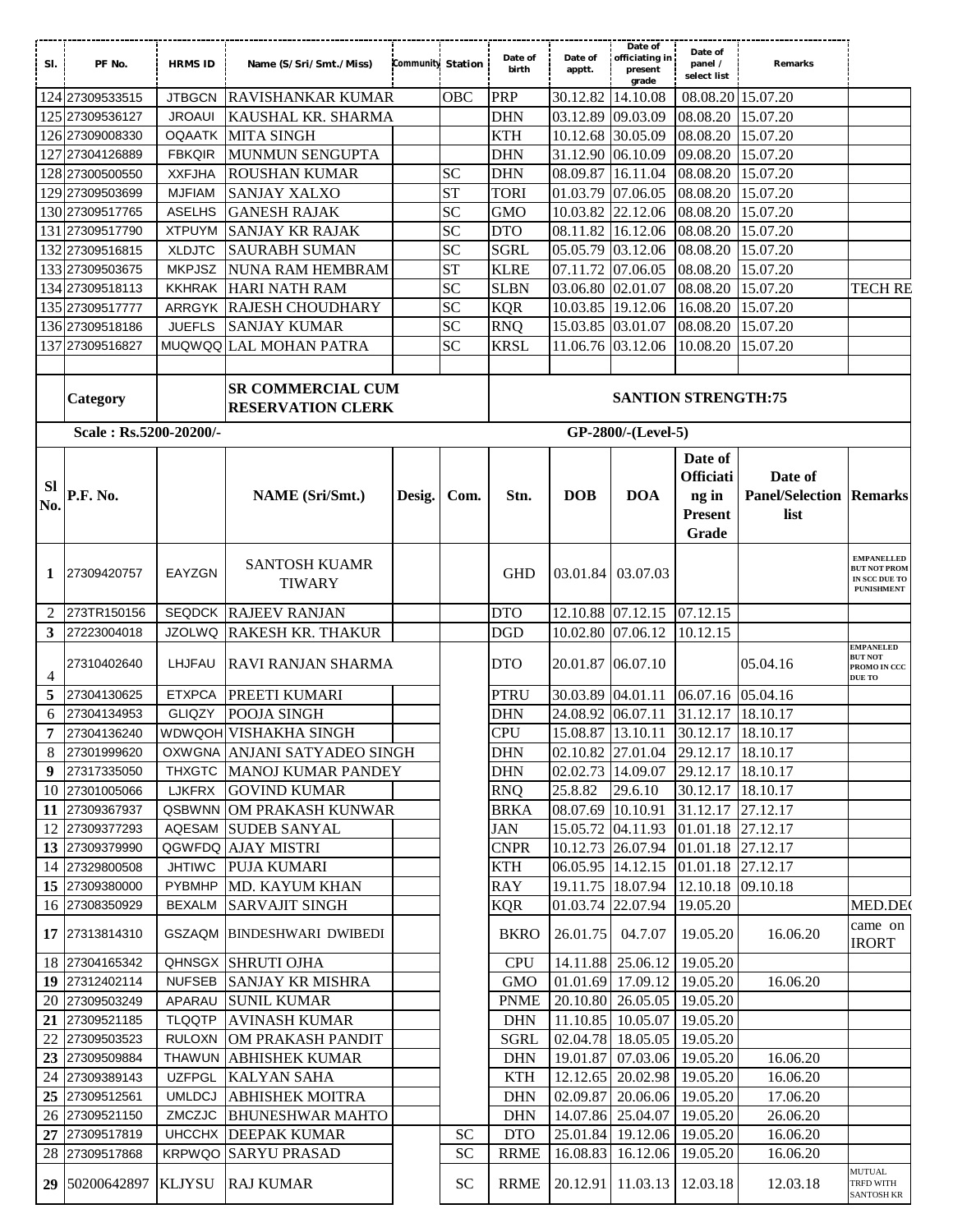| SI. | PF No.         | <b>HRMS ID</b> | Name (S/Sri/Smt./Miss)      | Community Station | Date of<br>birth | Date of<br>apptt. | Date of<br>officiating in<br>present<br>grade | Date of<br>panel /<br>select list | Remarks  |  |
|-----|----------------|----------------|-----------------------------|-------------------|------------------|-------------------|-----------------------------------------------|-----------------------------------|----------|--|
| 30  | 27309517972    | <b>YIUCFE</b>  | <b>RAJESH KUMAR</b>         | <b>SC</b>         | HZD              | 03.07.82          |                                               | 19.12.06   19.05.20               |          |  |
| 31  | 27309500546    |                | JOUTRG JJAMADAR DURAI       | <b>ST</b>         | RAY              | 11.01.72          | 14.07.04                                      | 19.05.20                          | 18.06.20 |  |
| 32  | 27309524060    | <b>INRGUQ</b>  | <b>UPENDRA PASWAN</b>       | <b>SC</b>         | <b>CRP</b>       |                   | 31.12.73 22.08.07                             | 19.05.20                          | 16.06.20 |  |
| 33  | 27309500819    |                | EYKSGB PRADEEP KUMAR TIRKEY | <b>ST</b>         | TET              | 29.09.76          | 13.08.04                                      | 19.05.20                          | 06.07.20 |  |
| 34  | 27309516694    | <b>FEUIDF</b>  | <b>SUBHASH KR PASWAN</b>    | <b>SC</b>         | NUO              | 01.02.85          |                                               | 30.11.06   19.05.20               | 18.06.20 |  |
| 35  | 27309516608    | ENBJAE         | DHANANJAY KUMAR             | <b>SC</b>         | <b>DTO</b>       | 26.01.83          |                                               | 08.12.06   19.05.20               | 16.06.20 |  |
|     | 36 27309519154 |                | KNTHON RANVEER KUMAR        | <b>SC</b>         | <b>RNO</b>       | 02.09.82          | 14.02.07                                      | 19.05.20                          |          |  |

|              |                        |               | <b>Category: COMMERCIAL SUPRINTENDENT (ECRC</b><br><b>CADRE</b> ) |                   |                              |                                         |                   | <b>SANC.STRENGTH</b>                                |                                   | 14                        |                |
|--------------|------------------------|---------------|-------------------------------------------------------------------|-------------------|------------------------------|-----------------------------------------|-------------------|-----------------------------------------------------|-----------------------------------|---------------------------|----------------|
|              | Scale: Rs.9300-34800/- |               |                                                                   |                   |                              |                                         |                   |                                                     |                                   | Grade Pay: Rs.4600/-(L-7) |                |
|              | PFA/C No.              |               | Name (S/Sri/Smt./Miss)                                            | Com<br>munit<br>y | <b>Statio</b><br>$\mathbf n$ | Date of<br>birth                        | Date of<br>apptt. | Date of<br>officiatin<br>$g$ in<br>present<br>grade | Date of<br>panel /<br>select list | Date of<br>retirement     | <b>Remarks</b> |
| 1            | 27309352788            | <b>MKLQLL</b> | <b>SANJIB KUMAR</b>                                               |                   | <b>DHN</b>                   | 01.01.70 01.12.88                       |                   | 24.09.10                                            | 21.09.10                          |                           |                |
| 2            | 27309357889            | <b>EGXAIX</b> | <b>S.S.THAKUR</b>                                                 |                   | <b>DHN</b>                   | 08.04.70 27.9.89                        |                   | 24.09.10                                            | 21.09.10                          |                           |                |
| 3            | 27309381107            |               | EKUYAQ S.N.KALUNDIA                                               | <b>ST</b>         | <b>DHN</b>                   | 01.03.66 17.2.95                        |                   |                                                     | 24.09.10 21.09.10                 |                           |                |
| 4            | 27309372738            |               | <b>GBNMAL SOMESH BANERJEE</b>                                     |                   | <b>DHN</b>                   | 20.11.72 24.08.92 14.11.11              |                   |                                                     | 20.10.11                          |                           |                |
| 5            | 27309360967            | YUACPD        | <b>BISWANATH KUMAR</b>                                            |                   | KQR                          |                                         |                   | $[09.09.72]$ 10.4.91 $[01.11.13]$ 31.08.15          |                                   |                           |                |
| 6            | 27309344561            | <b>NZHTZA</b> | <b>ABHINOV SHANKAR</b>                                            |                   | <b>DHN</b>                   |                                         |                   | 09.05.68 18.03.87 01.11.13                          | 31.08.15                          |                           |                |
| 7            | 27309372775            | <b>OAMYFO</b> | P.K.RAO                                                           |                   | <b>DHN</b>                   |                                         |                   | 8.04.74   16.11.92   01.11.13                       | 31.08.15                          |                           |                |
| 8            | 27309405197            | <b>XZZDAF</b> | S.P.MINZ                                                          | <b>ST</b>         | <b>TORI</b>                  | 24.07.71 11.12.00 01.11.13              |                   |                                                     | 31.08.15                          |                           |                |
| 9            | 27309367056            |               | EEWCZM JAGDISH HEMBRAM                                            | <b>ST</b>         | <b>BRKA</b>                  | 21.05.69 23.12.91                       |                   | 01.11.13                                            | 31.08.15                          |                           |                |
| 10           | 27309519373            |               | UMZNRP DHANANJAY KUMAR                                            | <b>SC</b>         | <b>GHD</b>                   |                                         |                   | $01.01.70$ 25.10.06 01.11.13 31.08.15               |                                   |                           |                |
| 11           | 27309411896            |               | PCCWQG PRASHANT KUMAR                                             | SC                | <b>GHQ</b>                   | 15.12.82 04.12.01                       |                   | 01.11.13                                            | 31.08.15                          |                           |                |
| 12           | 27308380053            |               | UFWDUC M.KUJUR                                                    | <b>ST</b>         | <b>BRKA</b>                  |                                         |                   | 20.04.68 01.08.89 15.01.18                          | 13.10.17                          |                           |                |
| 13           | 27309405215            |               | HUZETM S.N.BIRULI                                                 | <b>ST</b>         | <b>CRP</b>                   |                                         | 29.06.62 27.12.00 | 07.03.18                                            | 13.10.17                          |                           |                |
| 35           | 27305181446            | <b>QLMPLR</b> | <b>BHUPENDRA KUMAR</b>                                            |                   | <b>SNDT</b>                  | 05.10.78 08.04.98 08.09.21              |                   |                                                     | 04.08.21                          |                           |                |
|              |                        |               |                                                                   |                   |                              |                                         |                   |                                                     |                                   |                           |                |
|              |                        |               | <b>Category: CHIEF COMMERCIAL CUM</b>                             |                   |                              |                                         |                   | <b>SANC.STRENGTH: 35</b>                            |                                   |                           |                |
|              | Scale: Rs.9300-34800/- |               |                                                                   |                   |                              |                                         |                   | Grade Pay : Rs.4200/-(L-6)                          |                                   |                           |                |
|              |                        |               |                                                                   |                   |                              |                                         |                   | Date of                                             |                                   |                           |                |
|              |                        |               |                                                                   |                   |                              |                                         |                   | <b>Officiati</b>                                    | Date of                           |                           |                |
| SI.          |                        |               |                                                                   |                   |                              |                                         |                   | ng in                                               | <b>Panel/Se</b>                   |                           |                |
|              |                        |               |                                                                   |                   |                              |                                         |                   | Present                                             | lection                           |                           |                |
|              | <b>P.F. No.</b>        |               | <b>NAME</b> (Sri/Smt.)                                            | Com.              | Stn.                         | <b>DOB</b>                              | <b>DOA</b>        | <b>Grade</b>                                        | list                              | <b>Remarks</b>            |                |
| $\mathbf{1}$ | 27309405185            | <b>DEPIFJ</b> | <b>L.S.MUNDA</b>                                                  | <b>ST</b>         | <b>DHN</b>                   | 09.08.73 11.12.00 13.10.07              |                   |                                                     | 14.06.04                          |                           |                |
|              | 2 27312105600          |               | QNEQQT SAKET KUMAR                                                |                   |                              |                                         |                   | SNDT 09.11.66 14.12.93 07.12.04 14.06.04            |                                   |                           |                |
|              | 3 27309405938          |               | OMUAOG BIPUL ROY                                                  |                   | DHN                          |                                         |                   | 01.11.75 08.06.01 07.12.04 14.06.04                 |                                   |                           |                |
|              | 4 27309419573          |               | BRLAQG R.K.SINHA                                                  |                   |                              | SKTN 02.10.74 20.9.02                   |                   | 03.06.05                                            | 14.06.04                          |                           |                |
|              | 5 27309502142          |               | UASWUG CHANDRADEEP PURTYST                                        |                   | RNQ                          | 26.11.72 12.10.04 23.10.09              |                   |                                                     | 02.08.07                          |                           |                |
|              | 6 27309502154          |               | FAKFJS BHUSAN TOPPO                                               | <b>ST</b>         | <b>CPU</b>                   | 04.05.77 12.10.04 21.08.07              |                   |                                                     | 02.08.07                          |                           |                |
|              | 7 27309502166          |               | IEOJGH KAMAL KRISHNA SAWAST                                       |                   | DTO                          | 29.08.76 12.10.04 28.08.07              |                   |                                                     | 02.08.07                          |                           |                |
|              | 8 27309502178          |               | <b>ETWLDL</b> ANAND SOREN                                         | <b>ST</b>         | LTHR                         | 03.04.76 12.10.04 23.08.07              |                   |                                                     | 02.08.07                          |                           |                |
|              | 9 27301964100          |               | YWWZAZ NILESH KUMAR SINGH                                         |                   | DHN                          | 01.01.78 12.02.01 20.08.07              |                   |                                                     | 02.08.07                          |                           |                |
|              | 10 27309502944         |               | <b>XGBDBE</b> NIRAJ KR. SINGH                                     |                   | DHN                          | 25.08.80 19.04.05 20.08.07              |                   |                                                     | 02.08.07                          |                           |                |
|              | 11 27309507036         |               | IATACO VIDYASAGAR PRASAD                                          |                   | KQR                          | $[02.07.80 \,   25.10.05 \,   06.12.07$ |                   |                                                     | 02.08.07                          |                           |                |
|              | 12 27309507048         |               | <b>GLXSMB SHIV SHANKAR BHADRA</b>                                 |                   | KTH                          | 05.02.74 25.10.05 07.12.07              |                   |                                                     | 02.08.07                          |                           |                |
|              | 13 27309372740         |               | PEHHAI JITENDRA SHARMA                                            |                   | DHN                          | 12.04.74 16.11.92 22.05.08              |                   |                                                     | 02.08.07                          |                           |                |
|              | 14 27309397401         |               | <b>BGSUEW SUNIL KUMAR</b>                                         |                   | <b>DHN</b>                   | 01.11.68 13.10.98 22.05.08              |                   |                                                     | 02.08.07                          |                           |                |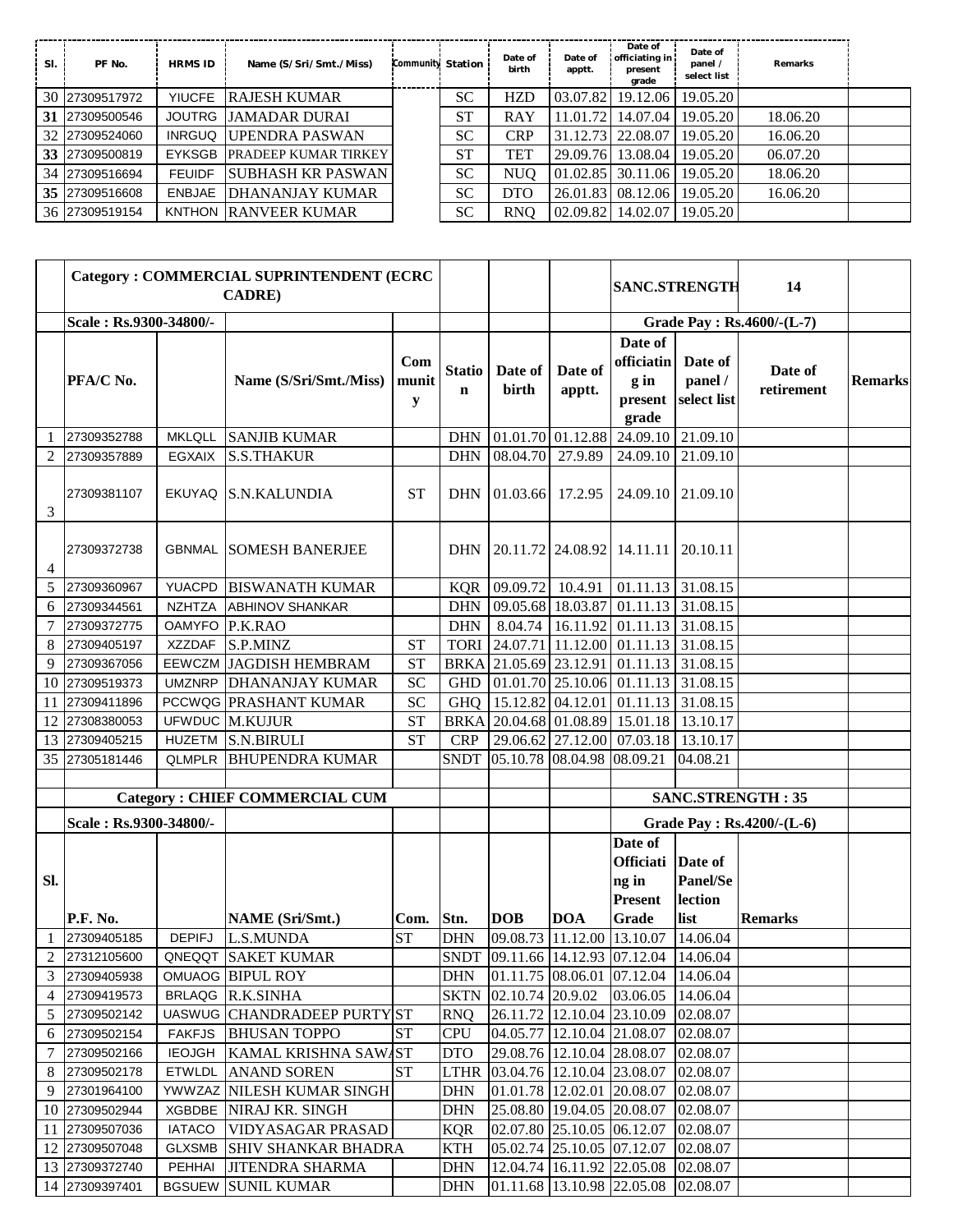| SI.            | PF No.                 | <b>HRMS ID</b> | Name (S/Sri/Smt./Miss)                         | Community Station |             | Date of<br>birth                | Date of<br>apptt.          | Date of<br>officiating in<br>present<br>grade | Date of<br>panel /<br>select list | Remarks        |                    |
|----------------|------------------------|----------------|------------------------------------------------|-------------------|-------------|---------------------------------|----------------------------|-----------------------------------------------|-----------------------------------|----------------|--------------------|
| 15             | 27412108339            | <b>QJKUMK</b>  | <b>AFSAR AHMAD</b>                             |                   | <b>HZD</b>  |                                 | 12.01.65 18.01.95 11.11.99 |                                               |                                   |                |                    |
| 16             | 27308388647            | <b>KABFPL</b>  | <b>VARUN MISHRA</b>                            |                   | <b>DHN</b>  | 21.10.77                        | 17.10.95 05.08.08          |                                               | 02.08.07                          |                |                    |
| 17             | 27308387217            | <b>RIXEDO</b>  | <b>SHIV KUMAR</b>                              |                   | <b>KQR</b>  | 14.05.77                        | 21.09.95 27.05.08          |                                               | 02.08.07                          |                |                    |
| 18             | 27309401891            | <b>DPNNFH</b>  | RAJEEV KR. JHA                                 |                   | <b>DHN</b>  | 03.09.82 01.12.00               |                            | 28.03.09                                      | 18.02.09                          |                |                    |
| 19             | 27309401842            | <b>UODAUE</b>  | HARENDRA PD. VERMA                             |                   | <b>DHN</b>  | 10.10.82 01.12.00 28.03.09      |                            |                                               | 18.02.09                          |                |                    |
| 20             | 27309401854            | <b>DDXAJB</b>  | KRISHNA KR KANHAIYA                            |                   | <b>ANPR</b> | 07.05.83 01.12.00 28.03.09      |                            |                                               | 18.02.09                          |                |                    |
| 21             | 27309401878            | <b>WJJDTP</b>  | <b>CHANDRA PRAKASH</b>                         |                   | <b>KQR</b>  | 04.02.84 01.12.00               |                            | 13.12.09                                      | 11.11.09                          |                |                    |
| 22             | 27309405124            | ZYQPMU         | <b>RAJESH KR. SHARMA</b>                       |                   | <b>DHN</b>  | 01.01.71 20.11.00               |                            | 08.12.09                                      | 11.11.09                          |                |                    |
| 23             | 27303799414            | <b>DGSUFP</b>  | <b>SANDEEP KR RANJAN</b>                       |                   | <b>KQR</b>  | 16.06.73 09.08.01               |                            | 09.08.01                                      | 04.11.10                          |                |                    |
| 24             | 27309411604            | CPUZZO         | <b>GANPATI SINHA</b>                           |                   | <b>DHN</b>  | 02.01.74 18.06.01               |                            | 22.05.08                                      | 19.11.07                          |                |                    |
| 25             | 27309385204            | <b>PSPZQR</b>  | PANKAJ BHUSHAN                                 |                   | <b>DHN</b>  | 07.12.72 29.12.95 21.05.08      |                            |                                               | 19.11.07                          |                |                    |
| 26             | 27309535070            | <b>ISEDIC</b>  | <b>SHASHI SHEKHAR</b>                          | <b>SC</b>         | <b>KTH</b>  | 01.07.72 18.11.08 16.04.09      |                            |                                               | 05.06.08                          |                |                    |
| 27             | 27309007600            | <b>TPLOYO</b>  | R.K.CHOUDHURY                                  | SC                | <b>KQR</b>  | 06.12.79 19.06.09 16.09.09      |                            |                                               | 14.8.08                           |                |                    |
| 28             | 27309389908            |                | UMACNY RAJIV KUMAR                             |                   | <b>KQR</b>  | 17.05.77 25.06.97 17.10.16      |                            |                                               | 28.09.16                          |                |                    |
| 29             | 27309397668            | QSLCCL         | <b>MAKHAN</b>                                  |                   | <b>DHN</b>  | 03.02.73 14.01.99 17.10.16      |                            |                                               | 28.09.16                          |                |                    |
| 30             | 27304621785            | <b>JTBLWP</b>  | <b>UMESH PRASAD</b>                            |                   | <b>GMO</b>  | 15.03.69 15.08.02 10.01.18      |                            |                                               | 13.10.17                          |                |                    |
| 31             | 27320083875            | <b>CFEMLM</b>  | <b>KULDEEP KR ORAWN</b>                        | <b>ST</b>         | <b>PNME</b> | 20.01.83 01.09.08 18.12.19      |                            |                                               | 13.11.19                          |                |                    |
| 32             | 27320802018            | <b>BDGNJG</b>  | <b>ARUN KUMAR</b>                              | <b>SC</b>         | <b>DHN</b>  | 02.01.77                        | 09.04.08                   | 18.12.19                                      | 13.11.19                          |                |                    |
|                |                        |                |                                                |                   |             |                                 |                            |                                               |                                   |                |                    |
|                |                        |                | <b>Category: SR COMMERCIAL CUM RESERVATION</b> |                   |             |                                 |                            | Grade Pay: Rs.2800/-(L-5)                     |                                   |                |                    |
|                | Scale: Rs.5200-20200/- |                |                                                |                   |             |                                 |                            | <b>SANC.STRENGTH: 14</b>                      |                                   |                |                    |
|                |                        |                |                                                |                   |             |                                 |                            | Date of                                       |                                   |                |                    |
|                |                        |                |                                                |                   |             |                                 |                            | <b>Officiati</b>                              | Date of                           |                |                    |
| <b>SL</b>      |                        |                |                                                |                   |             |                                 |                            | ng in                                         | <b>Panel/Se</b>                   |                |                    |
|                |                        |                |                                                |                   |             |                                 |                            | <b>Present</b>                                | <b>lection</b>                    |                |                    |
|                | P.F. No.               |                | <b>NAME</b> (Sri/Smt.)                         | Com.              | Stn.        | <b>DOB</b>                      | <b>DOA</b>                 | Grade                                         | list                              | <b>Remarks</b> |                    |
|                |                        |                |                                                |                   |             |                                 |                            |                                               |                                   |                |                    |
| 1              | 27309535019            | <b>HJXPTN</b>  | <b>RISHI RAJ</b>                               | OBC               | <b>KQR</b>  | 12.01.74 18.11.08 16.04.09      |                            |                                               | 05.06.08                          |                |                    |
|                |                        |                |                                                |                   |             |                                 |                            |                                               |                                   |                |                    |
| 2              | 27309535123            | <b>EHEPDW</b>  | <b>VIKASH KUMAR</b>                            | OBC               | <b>DTO</b>  | 20.02.82 18.11.08 17.04.09      |                            |                                               | 05.06.08                          |                |                    |
| 3              | 27309535147            | <b>AUISRB</b>  | <b>BRAJ KISHORE SINGH</b>                      | OBC               | <b>SGRL</b> | 06.02.74 18.11.08 18.04.09      |                            |                                               | 05.06.08                          |                |                    |
| $\overline{4}$ | 27309535056            | ZQUBEF         | <b>VINAY KUMAR</b>                             | OBC               | <b>DHN</b>  | 15.12.80 18.11.08 17.04.09      |                            |                                               | 05.06.08                          |                |                    |
| 5              | 27309535093            | <b>HIAIHX</b>  | <b>PANKAJ</b>                                  | OBC               | <b>DHN</b>  | 25.09.77 18.11.08 18.04.09      |                            |                                               | 05.06.08                          |                |                    |
| 6              | 27309535111            | <b>IHUREA</b>  | <b>KAILASH HORO</b>                            | <b>ST</b>         | <b>BRKA</b> | 25.02.76 18.11.08 18.04.09      |                            |                                               | 05.06.08                          |                |                    |
|                | 27309535020            |                | OPXITA MANOJ KUMAR                             | OBC               | <b>KQR</b>  |                                 |                            | 16.05.80 18.11.08 17.04.09                    | 05.06.08                          |                |                    |
| 8              | 27309535135            |                |                                                |                   |             |                                 |                            |                                               |                                   |                |                    |
| 9              | 27309535032            |                | YQSROR VINOD KUMAR                             |                   |             | BKRO 01.03.73 18.11.08 16.04.09 |                            |                                               | 05.06.08                          |                |                    |
| 10             |                        |                | YTAAHP MANOJ KUMAR SINHA                       | <b>OBC</b>        | <b>KQR</b>  | 03.08.75 18.11.08 17.04.09      |                            |                                               | 05.06.08                          |                |                    |
|                | 27309535755            |                | XJCGYT SHRAWAN KR SINGH                        | <b>OBC</b>        | <b>DTO</b>  | 11.02.73 20.01.09 27.05.09      |                            |                                               | 26/29.09.08                       |                |                    |
| 11             | 27362099607            |                | TFDGSW KUMAR SHASHI KANT                       |                   | <b>CRP</b>  | 02.01.74 28.05.09 28.05.09      |                            |                                               | 28.5.09                           |                |                    |
| 12             | 27313410600            |                | LNBGQM RAJNISH KUMAR                           |                   | <b>PNME</b> | 25.01.85 03.04.13 03.04.13      |                            |                                               |                                   |                |                    |
| 13             | 27313817838            | <b>XMORKB</b>  | <b>KUMAR RAJESH RANJAN</b>                     |                   | <b>DHN</b>  | 02.10.77 03.10.07 02.01.08      |                            |                                               | 12.12.13                          |                |                    |
| 14             | 27407349713            |                | <b>RAKESH KUMAR</b>                            |                   | <b>KQR</b>  | 10.01.82 05.06.01               |                            |                                               |                                   |                | <b>LIEN AT DNR</b> |
|                |                        |                |                                                |                   |             |                                 |                            |                                               |                                   |                |                    |
|                |                        |                |                                                |                   |             |                                 |                            |                                               |                                   |                |                    |
|                |                        |                | <b>Category Chief Comml Insp.</b>              |                   |             |                                 |                            | <b>SANCTION SRTENGTH-17</b>                   |                                   |                |                    |
|                |                        |                | Scale 9300-34800/-                             |                   |             |                                 |                            | <b>Grade Pay: Rs.4600/-(Level-7)</b>          |                                   |                |                    |
|                |                        |                |                                                |                   |             |                                 |                            | Date of                                       |                                   |                |                    |
|                |                        |                |                                                |                   |             |                                 |                            | Officiatin                                    |                                   |                |                    |
|                |                        |                |                                                |                   |             |                                 |                            | g in                                          | Date of                           |                |                    |
|                |                        |                |                                                |                   |             |                                 |                            | Present                                       | Panel/Sel                         |                |                    |
|                | I NdP.F. No.           |                | NAME (Sri/Smt.)                                | Com.              | Stn.        | <b>DOB</b>                      | <b>DOA</b>                 | Grade                                         | ection list Remarks               |                |                    |
|                | 27309381077            |                |                                                |                   |             |                                 |                            |                                               |                                   |                |                    |
| 1              |                        | SEPNWM R.N.JHA |                                                |                   |             | <b>DHN</b>                      |                            | 17.01.67 02.11.92 28.11.03                    |                                   | 14.10.11       |                    |
| 2              | 27304779435            |                | KBFEFW A.TIRKEY                                |                   | <b>ST</b>   | <b>BRKA</b>                     |                            | 07.01.68 04.08.86 01.01.04                    |                                   | 14.10.11       |                    |
| 3              | 27309930991            | <b>RHMLLW</b>  | <b>ASHOK KUMAR SINGH</b>                       |                   |             | <b>DHN</b>                      |                            | 03.01.71 31.07.02                             | 21.04.12                          | 26.03.12       |                    |
| 4              | 27309405148            | <b>JTGKUR</b>  | <b>MANNU RAM</b>                               |                   | <b>SC</b>   | <b>RNQ</b>                      |                            | 01.03.78 20.11.00                             | 20.09.16                          | 26.07.16       |                    |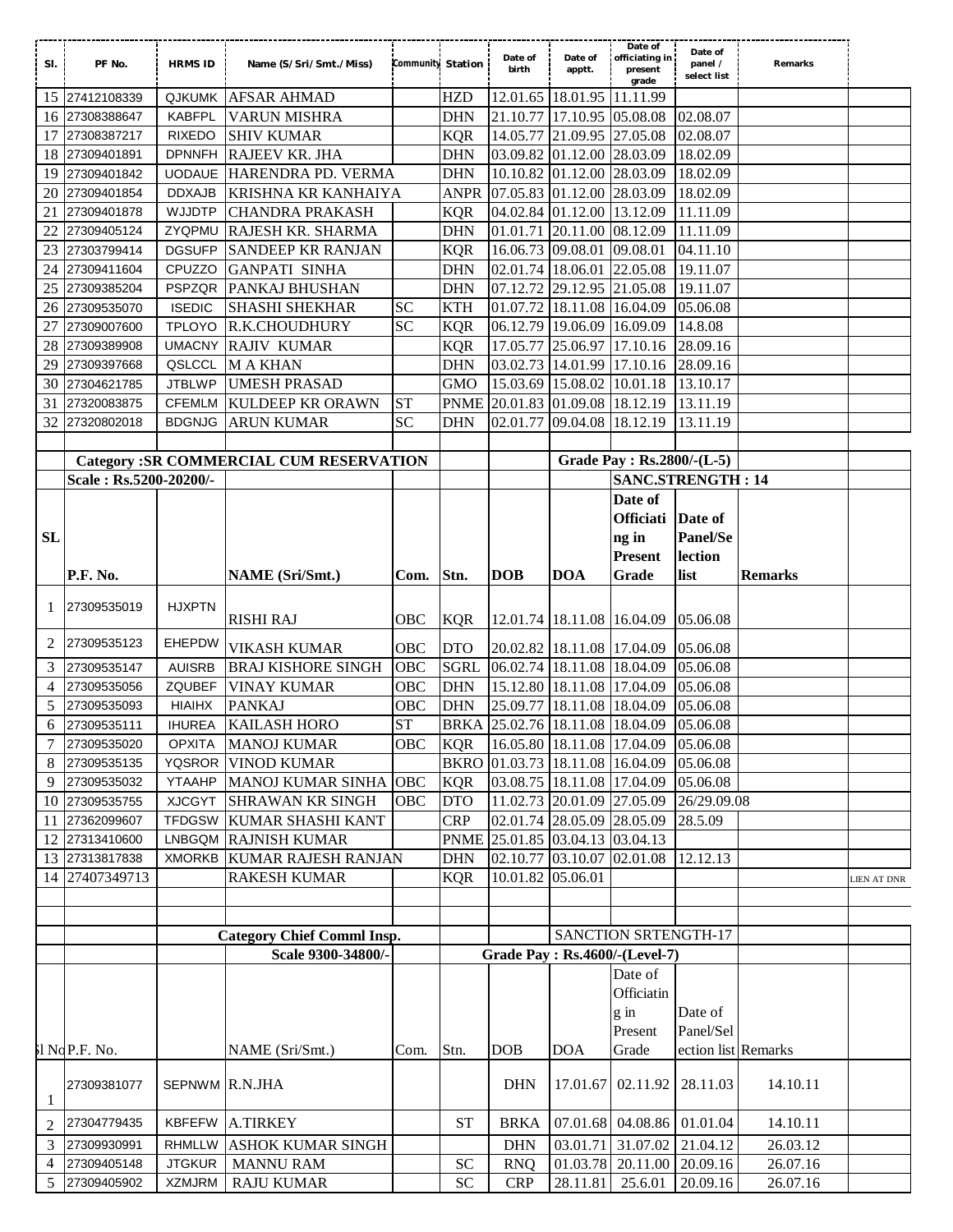| SI.            | PF No.         | <b>HRMS ID</b> | Name (S/Sri/Smt./Miss)       | Community Station |            | Date of<br>birth | Date of<br>apptt. | Date of<br>officiating in<br>present<br>grade | Date of<br>panel /<br>select list | Remarks  |             |
|----------------|----------------|----------------|------------------------------|-------------------|------------|------------------|-------------------|-----------------------------------------------|-----------------------------------|----------|-------------|
| 6              | 27313440688    | <b>KNRJAA</b>  | <b>ARVIND KUMAR</b>          |                   | <b>OBC</b> | <b>DHN</b>       | 28.02.86          | 09.03.13                                      | 31.12.16                          | 26.07.16 |             |
| 7              | 27313440690    | <b>FBHWIY</b>  | <b>GANESH RABIDAS</b>        |                   | <b>SC</b>  | <b>DHN</b>       | 04.10.80          | 04.03.13                                      | 31.12.16                          | 26.07.16 |             |
| 8              | 27316011862    | <b>ZTMIWS</b>  | <b>RANJIT KUMAR</b>          |                   |            | <b>DHN</b>       | 05.06.78          | 10.07.07                                      | 20.09.16                          | 26.07.16 |             |
| 9              | 27308665758    | <b>LCNKPN</b>  | SAMRENDRA KUMAR              |                   |            | <b>DHN</b>       | 21.03.80          | 08.04.15                                      | 10.12.16                          | 31.12.18 |             |
| 10             | 27315400323    | ZNZGAL         | ARVIND KR. SINGH             |                   |            | <b>KQR</b>       | 20.01.83          | 08.04.15                                      | 10.12.16                          | 31.12.18 |             |
| 11             | 27309364249    | <b>DWRJND</b>  | B.P. LALL                    | TI(C)             | <b>DHN</b> |                  | 26.01.63 05.10.90 | 23.02.12                                      | 13.01.20                          | 24.12.19 |             |
| 12             | 27312067295    | <b>OFZHTN</b>  | <b>IMTAYAJ AHAMAD</b>        | TI(C)             | <b>DHN</b> |                  | 17.05.64 19.11.87 | 09.07.14                                      | 13.01.20                          | 24.12.19 |             |
| 13             | 27309371734    | <b>NIYDAW</b>  | S.N. RAM                     | TI(C)             | <b>DHN</b> |                  | 30.10.66 26.02.92 | 09.07.14                                      | 13.01.20                          | 24.12.19 |             |
| 14             | 27309354207    | LAAWIZ         | MD. SAFI KHAN                | TI(C)             | <b>DHN</b> |                  | 03.01.70 13.02.89 | 09.07.14                                      | 13.01.20                          | 24.12.19 |             |
| 15             | 27309399562    | <b>ASTKPB</b>  | L.K UPADHYAY                 | TI(C)             | <b>DHN</b> |                  | 30.04.74 27.07.94 | 10.07.14                                      | 23.07.20                          | 21.07.20 |             |
| 16             | 27301986831    |                | OHBOMW SANTOSH KR. GUPTA     | <b>OBC</b>        | <b>DHN</b> |                  | 05.06.78 09.07.01 | 21.11.17                                      |                                   | 21.07.20 |             |
| 17             | 27309006588    | <b>IKTWCN</b>  | KALI CHARAN GUPTA            | TI(C)             | <b>DHN</b> |                  | 02.02.76 31.03.10 | 18.12.17                                      | 13.05.21                          | 21.07.20 |             |
|                |                |                |                              |                   |            |                  |                   |                                               |                                   |          |             |
|                |                |                | <b>Category Comml. Insp.</b> |                   |            |                  |                   | <b>SANCTION STRENGTH-14</b>                   |                                   |          |             |
|                |                |                | Scale 9300-34800/-           |                   |            |                  |                   | Grade Pay: Rs.4200/-Level-6                   |                                   |          |             |
|                |                |                |                              |                   |            |                  |                   | Date of                                       |                                   |          |             |
|                |                |                |                              |                   |            |                  |                   | Officiatin                                    |                                   |          |             |
|                |                |                |                              |                   |            |                  |                   | g in                                          | Date of                           |          |             |
| S1             |                |                |                              |                   |            |                  |                   | Present                                       | Panel/Sel                         |          |             |
|                | No. P.F. No.   |                | NAME (Sri/Smt.)              | Com.              | Stn.       | DOB              | <b>DOA</b>        | Grade                                         | ection list Remarks               |          |             |
|                |                |                |                              |                   |            |                  |                   |                                               |                                   |          | <b>ORT</b>  |
|                |                |                |                              |                   |            |                  |                   |                                               |                                   |          | <b>FROM</b> |
|                |                |                | <b>ONKAR NATH</b>            |                   |            |                  |                   |                                               |                                   |          | <b>WAT</b>  |
| 1              | 53164060014    |                | <b>SRIVASTAWA</b>            |                   | KOR        | 19.02.81         |                   |                                               |                                   |          | <b>DIVN</b> |
| $\overline{2}$ | 27309009346    | <b>YOAKRR</b>  | <b>MANOJ KUMAR</b>           |                   |            | DHN CAM 18.04.76 | 02.07.09          | 16.09.21                                      | 24.06.21                          |          |             |
| 3              | 27309367949    | ASQNTM         | <b>DEVENDRA PRASAD</b>       |                   |            | dhn cam 14.10.69 | 19.02.91          | 16.09.21                                      | 24.06.21                          |          |             |
|                | 27311405004    | <b>DKEWIH</b>  | PRADEEP KUMAR                |                   |            |                  |                   |                                               |                                   |          |             |
| $\overline{4}$ |                |                | MISHRA                       |                   | <b>CRP</b> | 20.02.86         | 13.10.11          |                                               | 24.06.21                          |          |             |
| 5              | 27014405740    | <b>NRSNIA</b>  | KANAK KR.OJHA                |                   | <b>CPU</b> | 20.02.90         | 16.10.14          | 31.12.21                                      | 17.09.21                          |          |             |
| 6              | 27329801466    | <b>KZUOYJ</b>  | <b>RAVI KANT SAHAY</b>       |                   | TORI       | 16.12.90         | 22.06.16          | 31.12.21                                      | 17.09.21                          |          |             |
| 7              | 27309517819    | <b>UHCCHX</b>  | <b>DEEPAK KUMAR</b>          | <b>SC</b>         | <b>RNO</b> | 25.01.84         | 19.12.06          | 31.12.21                                      | 17.09.21                          |          |             |
| 8              | 27621005044    | <b>RZLVOS</b>  | ASHUTOSH KUMAR               | <b>SC</b>         |            | PS/DHI 23.03.83  | 28.05.15          | 31.12.21                                      | 17.09.21                          |          |             |
|                |                |                | SUDHANSHU SHAKHER            |                   |            |                  |                   |                                               |                                   |          |             |
| 9              | 27329803295    | <b>IESQLF</b>  | <b>MISHRA</b>                |                   |            | DHN CAM 01.01.91 | 13.02.17          | 31.12.21                                      | 17.09.21                          |          |             |
| 10             | 27329804676    |                | <b>WXEOWB RIMPA KUAMRI</b>   | <b>SC</b>         |            | DHN CAN 16.03.92 | 25.02.19          | 31.12.21                                      | 17.09.21                          |          |             |
|                |                |                |                              |                   |            |                  |                   |                                               |                                   |          |             |
|                | 11 27329804483 | <b>IXPUQE</b>  | VED PRAKASH MISHRA           |                   | <b>KQR</b> | 10.03.86         | 20.07.18          | 31.12.21                                      | 17.09.21                          |          |             |
|                |                |                |                              |                   |            |                  |                   |                                               |                                   |          |             |

**Coal Commercial Department**

**Scale : Rs.5200-20200/- Grade pay - 1800/- L-1 Sl. PF A/C No. HRMS ID Name (S/Sri) Comm unity Statio Date of n birth Date of apptt. Date of officiatin g in present grade Date of panel / select list Remarks** 1 27309317351 ULZOHB B.C.MANJHI BINA 01.03.65 11.07.85 07.10.88 01.10.98 2 27309284837 XDLLUN PRADEEP KUMAR SRIVASTA DCH 09.11.63 30.03.83 01.04.96 25.08.95 3 27309237653 YFXROQ ANANT LAL BRKA 08.07.62 01.10.78 02.04.96 25.08.95 4 27309341080 FDTFKS BISHU HALWAI KDOKLRE 01.05.64 11.08.86 01.10.99 28.08.95 5 27309359059 DWJEYW ANIL KR. SINGH LTHR 02.01.63 25.08.90 13.03.99 24.03.98 6 27309368036 MFNBSH TAPESHWAR MONDAL | DHORI-120.03.69 21.05.92 21.05.92 21.05.92 7 27309377300 DOHRTW MD. MUMTAZ GMO 15.01.69 12.11.93 12.11.93 21.05.92 8 27309377487 WNKOBL SUCHIT KR. MONDAL | RHR 15.01.65 30.10.93 30.10.93 21.05.92 9 27309380012 **IOJXLZ** DASRATH PRASAD **JRD IS.01.62** 07.09.94 07.09.94 02.01.94 **Seniority List - 2022** Category : WEIGH BRIDGE ATTENDENT (General Assistant) **SANC.STRENGTH - 75**